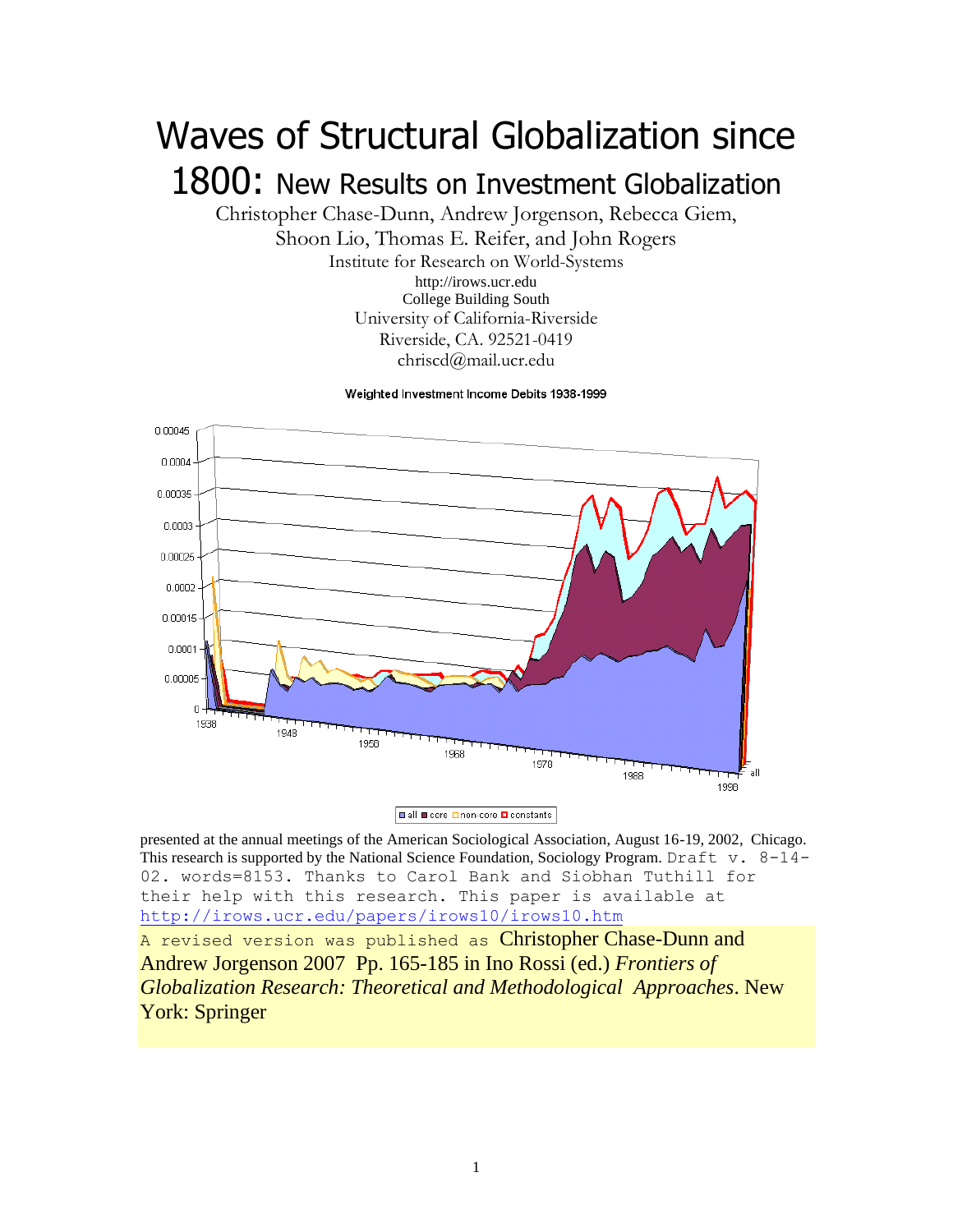This paper discusses research that is designed to examine the historical trajectory of structural globalization as an attribute of the whole world-system. Did the globalized world economy arrive all at once in a rapid and recent transition from national to global economic networks? Or is the process of international integration a long-term trend that has been going up for centuries only to be noticed recently because it has reached such a high peak? Or, alternatively, is globalization a cyclical phenomenon in which the world-system alternates between periods of national autarchy followed by periods of international economic and political integration?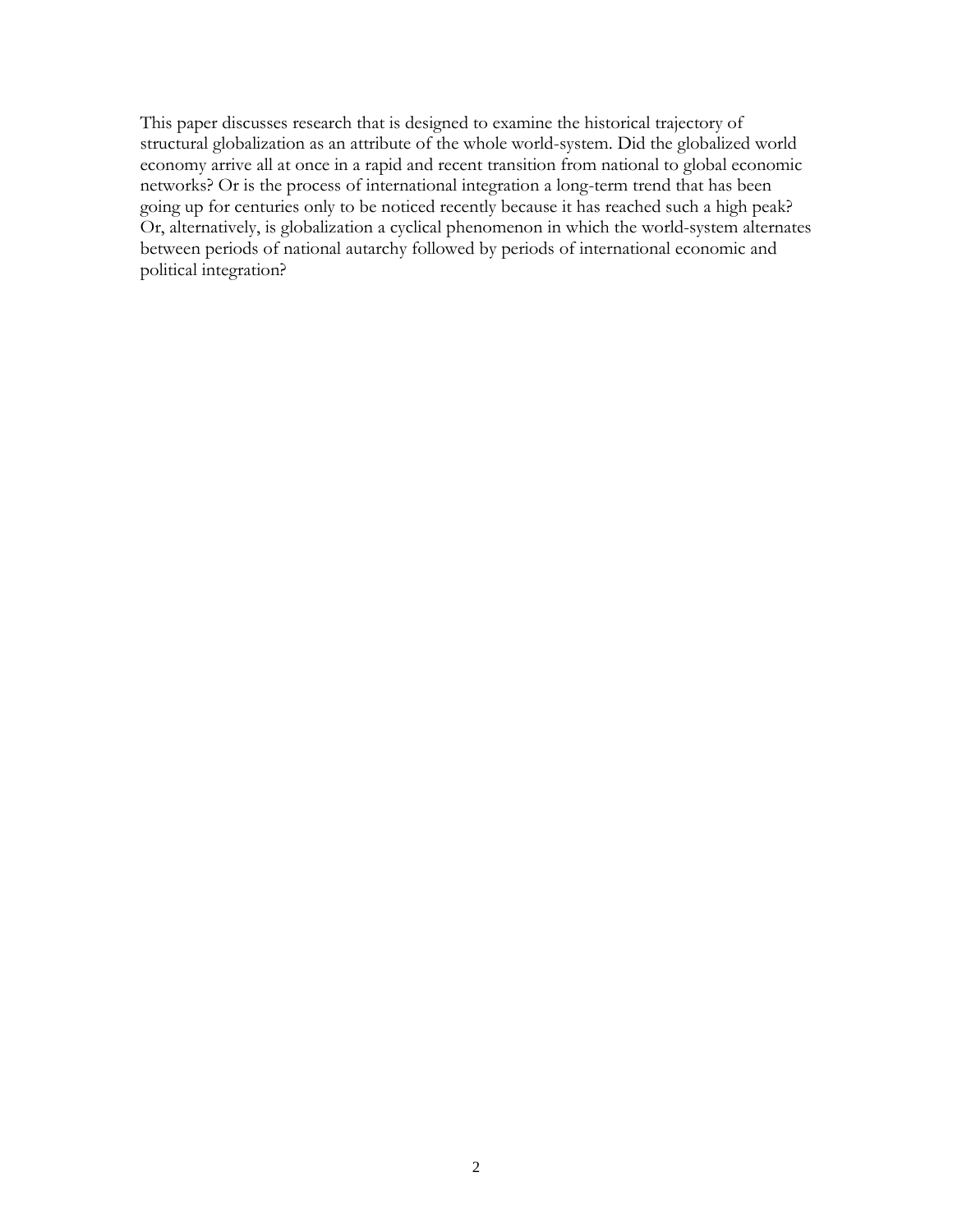We propose a conceptualization of structural globalization as several inter-related dimensions of the expansion and intensification of interaction networks. The real trajectories of different kinds of globalization over the last two centuries are knowable only if we gather comparable data over time. Studies of recent decades do not answer the question of the shape of long-term trajectories. Our project improves upon data for the nineteenth century and splices earlier, cruder measures with later, more refined and more complete data series.

The two main objectives of our research are:

• to determine the trajectories of trade and investment globalization; and

• to empirically examine the relationship between these and several other world-system variables that have been hypothesized to cause international economic integration. The trajectories of different types of globalization have important implications for our understanding of the processes of development in the modern world-system. In this paper we present new results on the trajectory of investment globalization.

Both the popular and the academic discourses about globalization contain great confusion and disagreement regarding the meaning and connotations of this contested term. We contend that the scientific study of globalization can move forward by making a clear distinction between globalization as greater integration and interdependence of the worldsystem, on the one hand, and the political discourses that employ ideas about global integration and competition to justify actions and policies on the other. Our research will distinguish between:

- globalization as ideology, and
- globalization as objective structural trends of spatial integration.

Our main focus is on different types of structural globalization, but we are also interested in understanding changes in the ideologies that are used to legitimate the actions of the powerful. Giovanni Arrighi is researching the transition from Keynesian theories of national development to the neo-liberal "Washington Consensus." Phillip McMichael (1996) describes the emergence of what he calls the "globalization project" – a revitalized glorification of market mechanisms as allegedly efficient antidotes to rent seeking and the "vampire state." The "globalization project" emerged with Thatcherism and Reaganism in the 1980s, and has swept around the world as a justification for attacking and dismantling welfare states and labor unions following the demise of the Soviet Union. While this is an interesting and consequential phenomenon, it is not to be the main focus of the research here proposed.

Rather we intend to determine the real temporal trajectories of structural dimensions of global integration over the past two hundred years. We understand structural globalization as composed of different inter-related dimensions of expanding and intensifying interaction networks – especially political, economic and cultural globalization (Chase-Dunn 1999). We specifically reject the notion that these dimensions constitute completely different aspects of social reality that should be studied separately by different academic disciplines, but we contend that it is useful to distinguish between them in order to understand how they have affected one another.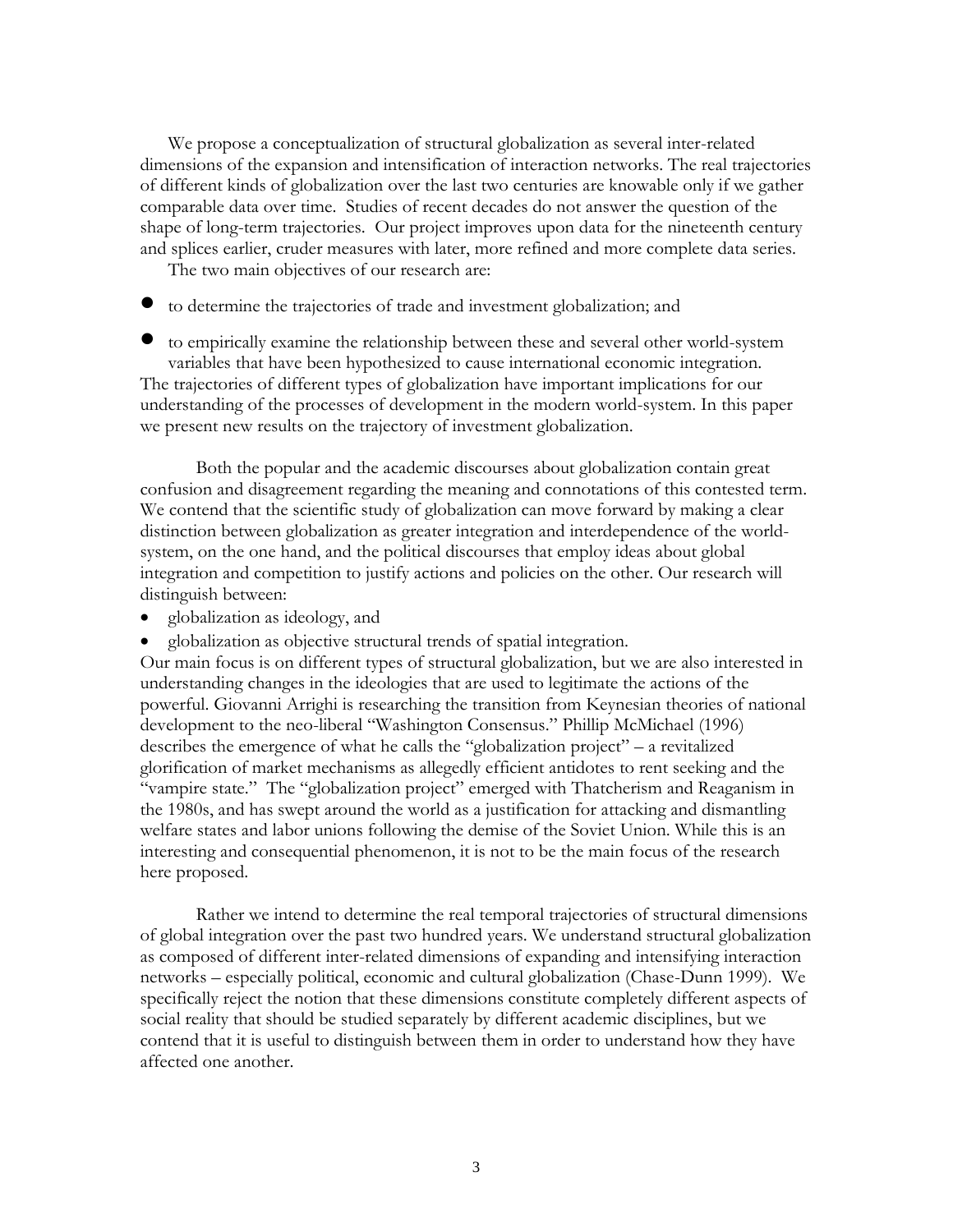Our research has already shown that trade globalization is primarily a cyclical phenomenon, though the most recent upsurge has reached a level that is significantly higher than the level reached at earlier peaks (Chase-Dunn, Kawano and Brewer 2000). In the future we propose to determine the trajectories of:

investment globalization – the extent to which international capital flows and investments increase (or decrease) in relationship to the size of the world economy; and political globalization -- the degree to which the multicentric international system has moves toward centralization, integration and hierarchy.

The quantification of political globalization will require measures of the relationship between the power and sizes of large and small political and military organizations in the world-system. We propose to operationalize these characteristics of the whole world-system over the past 200 years in order to compare their temporal trajectories with that of trade globalization, and to examine their hypothesized causes.

We define structural globalization as **the increasing spatial scale and intensity of interaction networks**. Charles Tilly (1995:1-2) proposes a similar definition of globalization as "an increase in the geographic range of locally consequential social interactions, especially when that increase stretches a significant proportion of all interactions across international or intercontinental limits." If both national level and global networks increase in intensity at the same rate, this approach would not see an increase in the globalization of interaction. Globalization in the structural sense is increasing integration and interdependence. As with other efforts to measure globalization (e.g. Chase-Dunn, Kawano, and Brewer 2000), the estimation of a global characteristic needs to take account of the changing size of the system as a whole. Of course there are more transnational interactions now than there were in the nineteenth century. There are also more within-nation interactions because the world population and the world economy have become larger. It is the ratio of these that must be studied.

Human interaction networks have been increasing in scale and intensity for millennia as transportation and communications technologies have made regular trade and interaction over greater distances possible. It is obvious that the railroad and the steam ship facilitated a massive increase in the spatial scale of interaction networks. Ideally we would like to trace the relative degrees of interaction integration at several levels. Households exchange goods and ideas with other households. Neighborhoods and towns exchange with other neighborhoods and towns, cities with cities and etc. But such a study is not feasible at the present for two reasons: our unit of analysis is the world-system as a whole – meaning all the countries of the world; and we want to examine trends over the past 200 years. It might be possible to examine local and regional interaction networks for a particular country or for a few core countries in recent decades. But in order to study the whole system over two centuries we must necessarily use data on the units that have been the main data-gatherers in this period of human history – the national states.

By this decision we do not mean to imply that national states are the only, or even the most important, actors in the world-system. We recognize the importance of transnational relations emphasized by political scientists thirty years ago (Keohane and Nye 1970; and more recently by Sklair (1995, 2001). The world-systems perspective has long pointed out that the interstate system – the system of sovereign national states -- is only one institutional structure of the global political economy. The world-system is composed of individuals, households, towns, cities, regions, firms, classes, states, and other nongovernmental and international organizations. It is not simply a matter of "international relations." The world-system is the **whole system**, not just relations among states.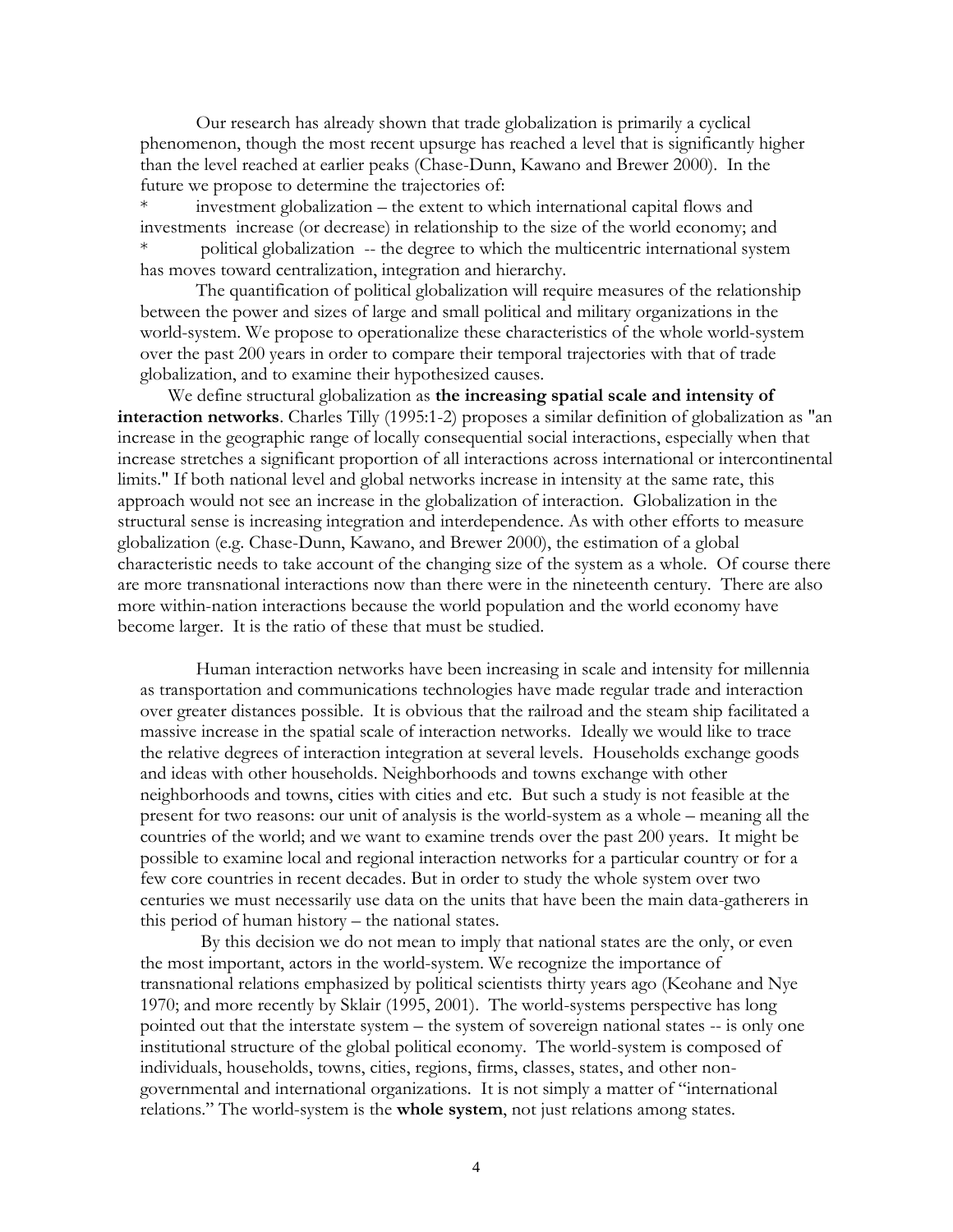Transnational relations occurring across state boundaries between all these social actors are not a new, or a recent, phenomenon. Intersocietal migrations and trade among individuals, families and firms have been important aspects of small, medium and large world-systems for thousands of years. There was never a time in which the members of different societies did not importantly interact with one another (Chase-Dunn and Hall 1997). But the spatial scale of both societies and intersocietal interactions has grown. And intersocietal integration only became global in the sense of linking every region of the Earth into a single network in the nineteenth century. The unit of analysis we will study in this research is the modern Europe-centered system as bounded by the system of allying and conflicting states. It was during the nineteenth century that the states systems of East Asia and Europe became linked by political/military interaction, though they had long been linked by the exchange of prestige goods..

If we think of the world economy as a system the phenomenon of globalization should represent increases in the intensity of global interaction networks relative to the intensity of local interaction networks. If both local and global interactions increase at the same rate it would be mistaken to say that the system is becoming more globalized. It is when global interactions increase at a greater rate than local interactions that the system *qua* system is more integrated at the global level. In order to study globalization in this sense we need to measure the intensity of both global and local interactions.

This study will focus on variable characteristics of the world-system as a whole. The questions we are asking here are about the continuities and changes at the level of the whole system, and so our empirical strategy will be to construct measures of how this single larger system changes over time. For this reason we have only one "case," though we can utilize the method of time series analysis to test propositions about the relationships among variables in this single case (Chase-Dunn 1998:Chapter 15).

Internationalization of finance and investment, the growth of international trade as a proportion of all economic interaction, and the organization of production on a global scale by transnational corporations have undoubtedly increased in the last two decades. There are potentially a large number of different indicators of economic globalization and they may or may not exhibit similar patterns with respect to change over time.

# Trajectories of Trade and Investment Globalization

We have constructed an improved measure that shows that there have been three waves of trade globalization since the early nineteenth century. Our new measure of trade globalization extends yearly data further back in time and greatly improves the time resolution relative to the widely spaced estimates that had been previously available. Our new measure of "average openness" trade globalization estimates the world level based on averages of country ratios of GDP to imports. Because both GDP and imports are available in country currencies (e.g. francs, pesos, etc.) we are able to estimate trade globalization without resorting to the problematic assumptions involved in converting country currencies into a single currency (e.g. U.S. dollars), and we did not have to convert the current values into constant values using estimates of inflation and deflation. The results of our study was published in the *American Sociological Review* (Chase-Dunn, Kawano and Brewer 2000).<sup>1</sup> Our

<sup>&</sup>lt;sup>1</sup> The Appendix to our ASR article contains the aggregate trade globalization data as well as the results of comparison of our average openness measure with the traditional world totals approach. This is available at http://www.irows.ucr.edu/cd/appendices/asr00/asr00app.htm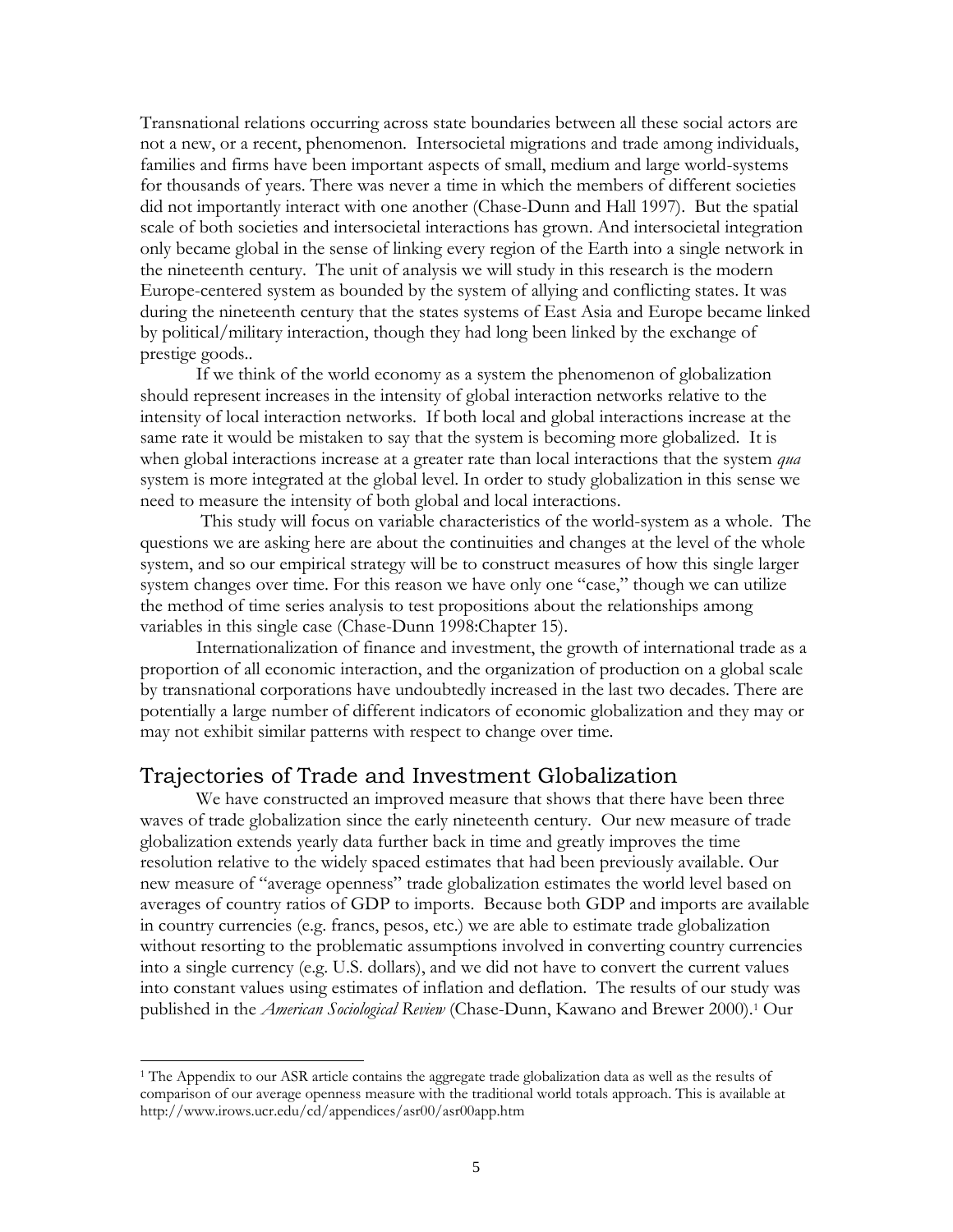study of trade globalization shows that it is a cyclical phenomenon, as well as containing a long-term upward trend based on the comparison of the peaks of the cycles (see Figure 1).



**Figure 1: Average Openness Trade Globalization, 1830-1992 (Weighted)**

It is possible that investment globalization behaves in a similar way, but we do not know for sure. Existing estimates of investment globalization (e.g. Bairoch 1996) are even more intermittent than estimates of trade globalization were before we undertook our *ASR* study. It would be desirable to have a better understanding of the relationship between investment and trade globalization and to be able to study the causes of both.

## The Trajectory of Political Globalization

We conceptualize political globalization analogously to our understanding of economic globalization as the relative strength and density of larger versus smaller interaction networks and organizational structures. Much has been written about the emergence and development of global governance and many see an uneven and halting upward trend in the transitions from the Concert of Europe to the League of Nations and the United Nations toward the formation of a proto-world state. The emergence of the Bretton Woods institutions (the International Monetary Fund and the World Bank) and the more recent restructuring of the General Agreement of Tariffs and Trade as the World Trade Organization, and the visibility of other international fora (the Trilateral Commission, The Group of Seven [Eight]; the Davos meetings, etc.) support the idea of emerging global governance. The geometric growth of international non-governmental organizations (INGOs) is also an important phenomenon of global governance and the emergence of global civil society (Murphy 1994; Boli and Thomas 1999).

All world-systems go through cycles of political centralization and decentralization with occasional leaps toward new and higher levels of political integration (Chase-Dunn and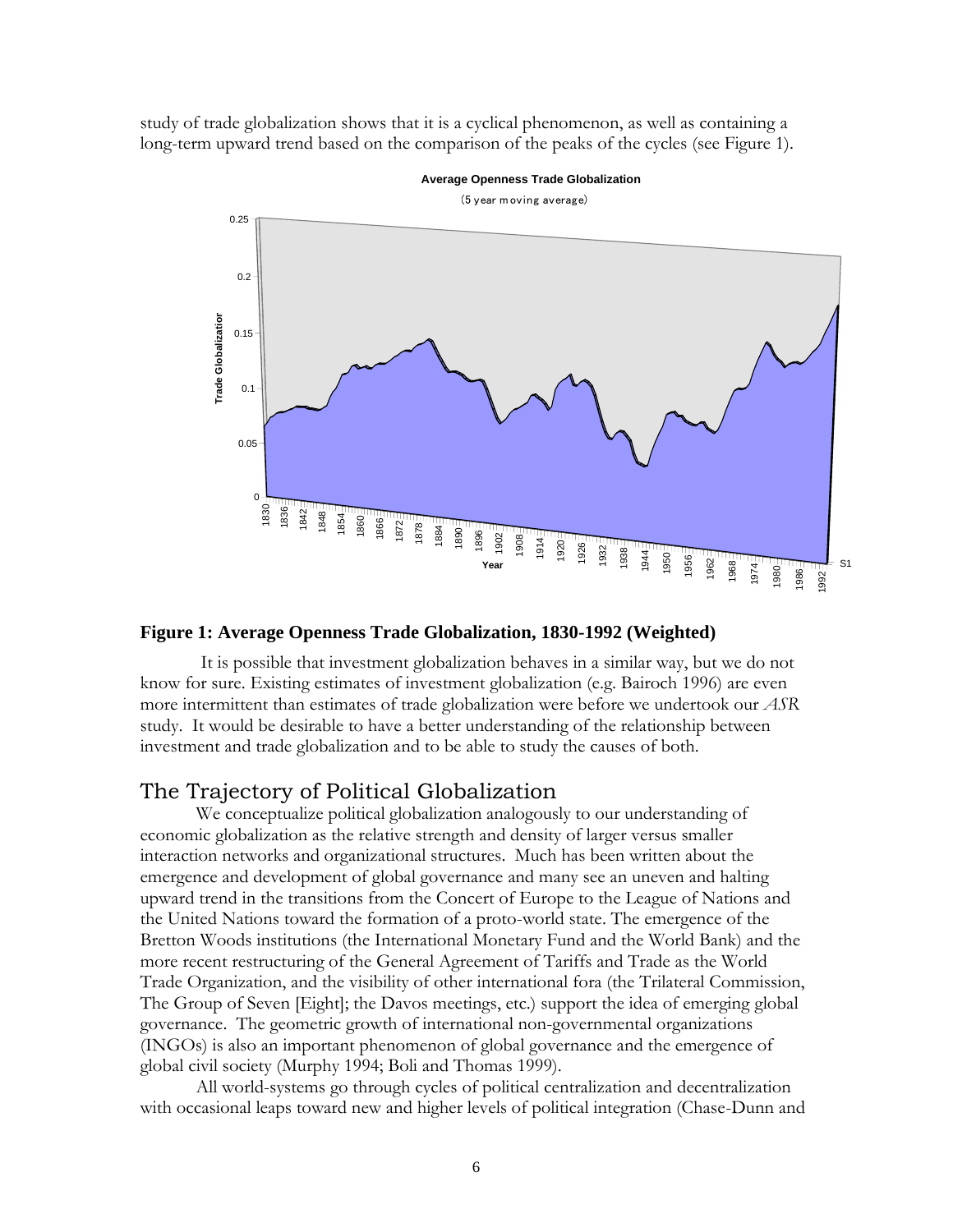Hall 1997). In the modern world-system the cycle for the last 400 years has taken the form of the rise and fall of hegemonic core states. Some claim that this **hegemonic sequence** is now morphing into a new structure of core condominium (Goldfrank 1999). We intend to study both the hegemonic sequence and emerging global governance. While these might be combined into a more general concept of political globalization, we contend that it is important to keep them separate because hegemonic rise and fall is an old feature of the world-system, whereas political globalization is arguably much more recent. Political globalization can be analytically reduced to the question of the relative strength of larger vs. smaller political and military organizations (including also the functionally "economic" ones (IMF, World Bank, WTO) mentioned above.<sup>2</sup> .

There is a single size distribution of political/military organizations in the worldsystem. We plan to operationalize three different parts of this size distribution, as well as the whole thing. Our conceptualization of political globalization will be analogous to our understanding of economic globalization – a ratio of the size and importance of global and international organizations vs. the sum of size and importance of national (and multinational) states. But we will also operationalize the hegemonic sequence by examining changes in the distribution of economic and military power among the core states using the research of Modelski and Thompson (1996). And we will study the changing shape of the whole system of states as well, taking into account the processes of colonization and decolonization (Bergesen and Schoenberg 1980), the incorporation of the peripheral and semiperipheral regions into the interstate system, and changes in the distribution of economic and political/military power in the whole system of states. We will also combine political globalization, hegemonic rise and fall, and state power stratification into a single overall measure of the distribution of power among state and proto-state institutions. This latter we will call "overall global political/military inequality."

## Measuring Investment Globalization

We have assembled an annotated bibliography on sources of information about international investments since 1800.<sup>3</sup> In principle, investment globalization is the proportion of all invested capital in the world that is owned by non-nationals (i.e. "foreigners"). In practice we cannot easily measure the sum total of all invested or loaned capital (or the amount of domestically owned capital) over the desired time period, so we use the total of all the national GDPs to estimate the economic size of the world economy. World GDP will serve as the denominator of our "world totals" estimate of investment globalization.

The numerator will include most, but not all, international capital flows, ownership claims and debts. We will not include transfer payments made by individuals to their families in other countries because these are not economic investments of the kind we want to study. We do not include payments for imported or exported goods -- these are the basis of our measure of trade globalization. Nor do we include foreign reserves held by central banks in order to support their currencies in the world money market. But we do include loans and direct equity investment, profits (repatriated or not) and intrafirm transfers that cross state boundaries regardless of whom the parties to the transactions are. The transacting parties

 $2$  Our conceptualization of political globalization needs to include regional international organizations such as NATO, the Warsaw Pact, COMECON, the European Community, NAFTA, ASEAN, MERCOSUR and etc.

<sup>&</sup>lt;sup>3</sup> Our investment globalization annotated bibliography is available at

<sup>[</sup>http://irows.ucr.edu/research/globres/globbib.htm] We want to thank Carol Bank for her work on this.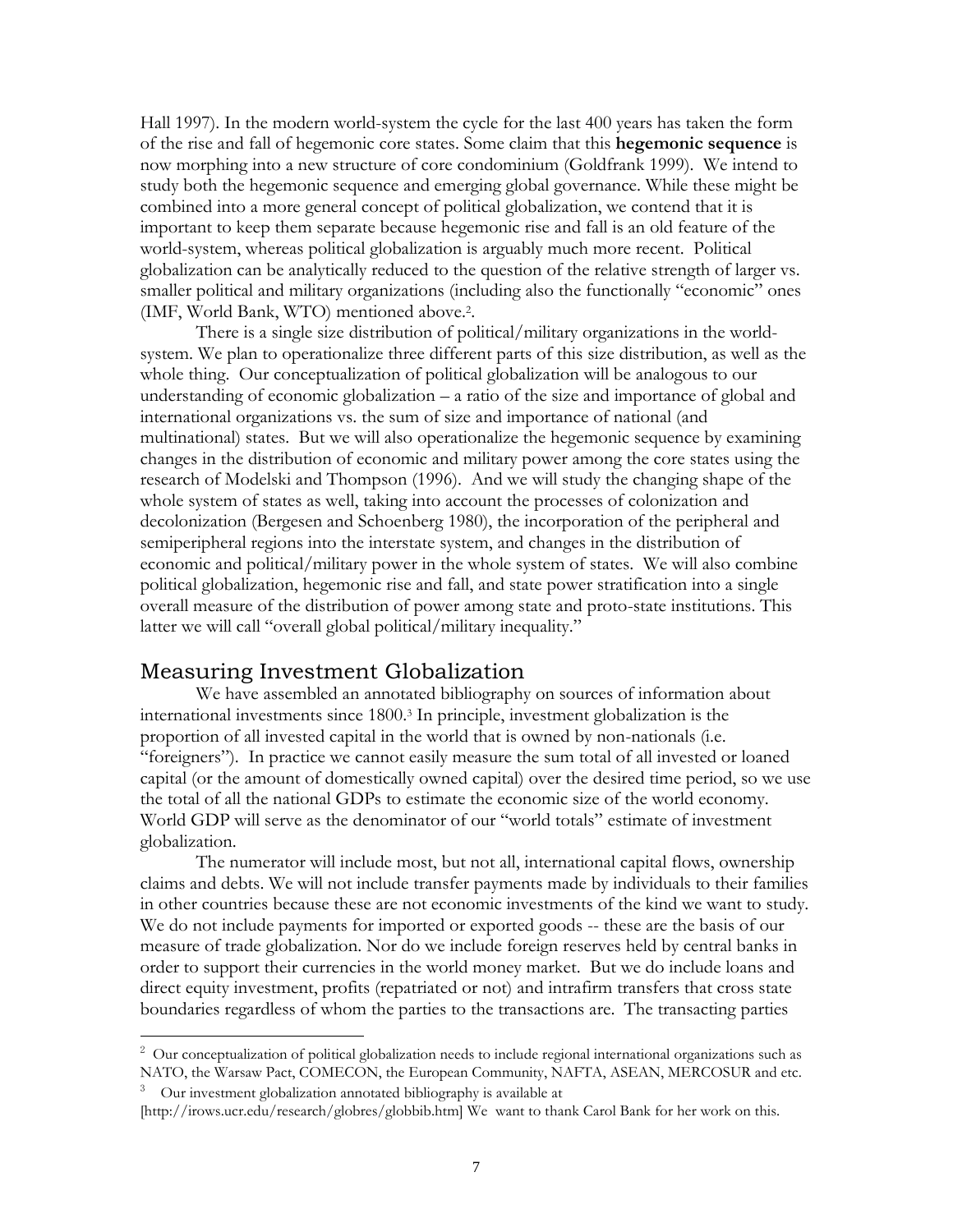may be individuals, firms, banks or governments. In principle we want to measure all of the international financial transactions that involve **claims of ownership, control or debt** irrespective of who the parties are. And ideally we would like to systematically distinguish among these different kinds of international capital flows and obligations to see how they are similar or different in their geographical and temporal distributions.

This latter desideratum will only be possible for the period after World War II. Before that we will find different combinations of the several types of international capital flows and obligations in the available data and we will need to be careful about how we combine and splice data series that contain different components. For example, for early periods it will be easier to get data on loans made to governments, than to find information on loans made to private firms or individuals within a country. Whenever possible we will continue the less inclusive measures into periods in which more comprehensive and decomposable information is available and we will overlap less complete indicators with more complete ones. This will enable us to splice different data series in a more sophisticated way than simply switching from one to another as more complete data become available.<sup>4</sup>

We also need to pay close attention to the important distinction in international capital data between **stocks and flows**. Stocks are the total accumulation of debts or the book value of foreign investments at a particular point in time, while flows are the amount of moneys that flowed in (or out) over a short period, usually one year.

We are pursuing two different strategies for constructing long-term measures of investment globalization. These are loosely analogous to the "world totals" and "average openness" strategies that we describe in our *ASR* study of trade globalization. The first will involve gathering data on the main investing countries, (e.g. Britain, France, Germany, the United States, the Netherlands, Belgium and Switzerland) on both the outflows and the accumulated values of foreign loans and investments. This is the strategy that has been employed in earlier studies. It assumes that the great bulk of foreign capital comes from these countries and so efforts are concentrated where they reap the greatest informational returns. The disadvantage is that the number of countries with significant capital outflows increases over time and it is difficult to know how the missing cases might be affecting the estimate of the value of international capital. This method also requires the problematic assumptions involved in converting values into a single currency unit for purposes of comparison of different countries, and converting current into constant units for comparing over time.

Nevertheless we propose to upgrade the currently available estimates that use this approach by adding data from more investing countries. Suter [1992:Appendix (f)] has compiled the most complete long-run data series on the value of international capital holdings. We propose to improve upon Suter's compilation by adding data from additional investing countries and splicing the early series to a series compiled from more complete data after 1950. We will also disaggregate the "net" figures used by Suter whenever possible for the countries that he did cover. Net figures are the balance of credits and debits. In most previous studies of changes in the level of foreign investment net values have been used (e.g.

<sup>4</sup> Economists typically assume that the slopes of least squares regression lines of two data series are the same in order to merge one series with the other. This would be a risky approach when we are dealing with variables that are known to be cyclical in nature. We will use a measurement error strategy that weights the different indicators according to our best guesses of how closely they measure the underlying concept. In practice this will usually mean that the more recent series will be given greater weight than the earlier series.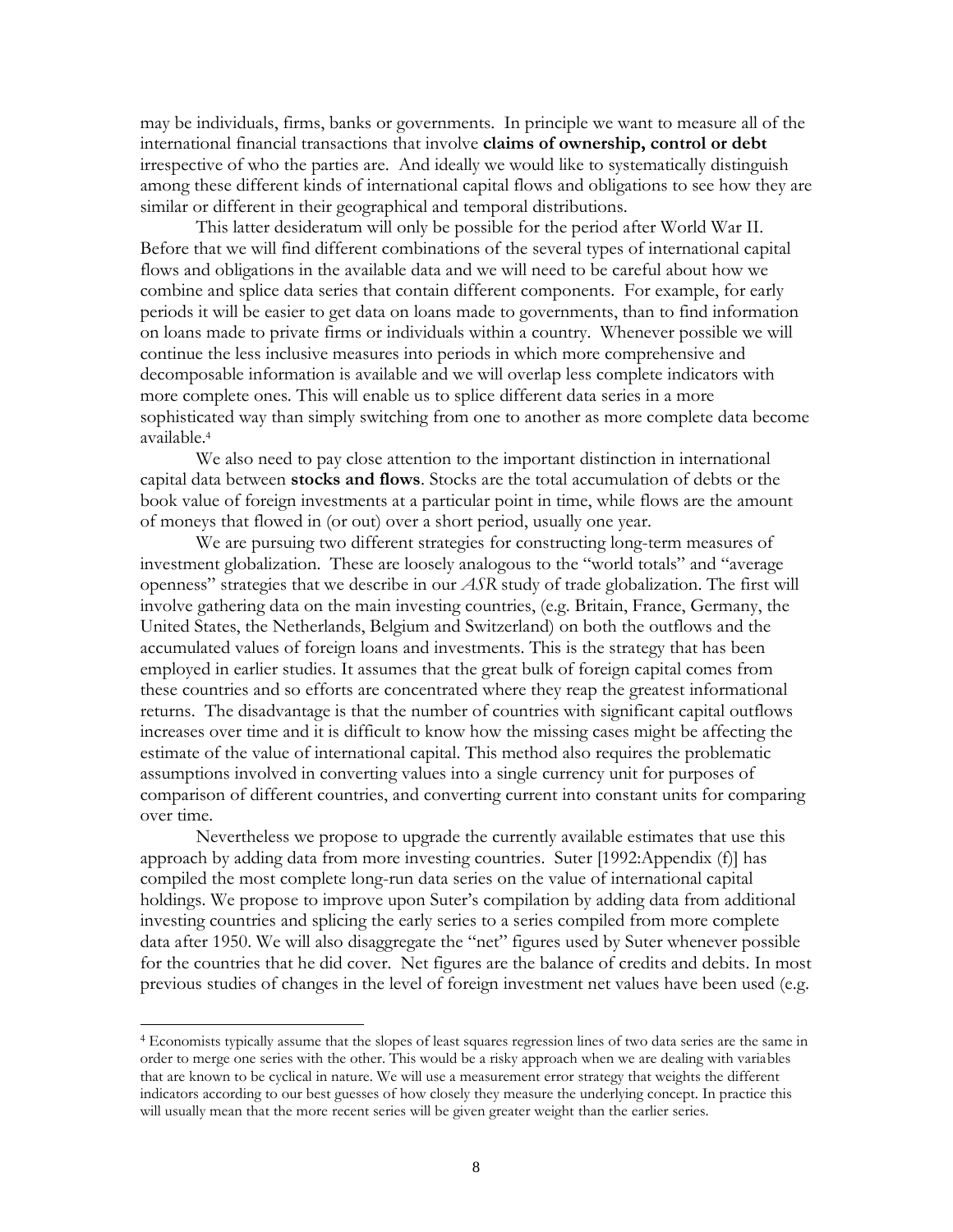Suter 1992). The problem here is that a country may have large amounts of capital invested abroad and large investments from abroad and these will cancel each other when net values are used. <sup>5</sup>

Our second strategy is similar to the "average openness" approach we developed for studying trade globalization. This will involve estimating "investment dependence" for each country -- the ratio of the foreign debt to the national income (GDP), and then taking the weighted average of these as our indicator of world investment globalization. The advantage of this approach is that it does not require converting into a single currency and computing constant from current values. We already have the country currency GDPs (national income estimates) from Mitchell (1992,1993,1995) that we used for our measure of average openness trade globalization. For our new "average investment dependence" measure of investment globalization we will need to collect estimates of inflows and accumulated stocks and debts of foreign capital in country currencies for each country.<sup>6</sup> With complete data these indicators would be equivalent to the total sum of international capital flows and obligations divided by the world GDP. But as with average openness, we will not have complete data for the years before 1950. This will be a "sampling" problem in which the sample is biased because we will have more core countries than peripheral countries. This indicator will be compared with the results of our first strategy discussed above.

## Analyses

The first task of analysis will be to use the new data we have coded on international capital flows and obligations to construct several new indicators of investment globalization. Then we will see how these relate to one another and study their temporal trajectories in comparison to what we have found for trade globalization. We expect that investment globalization will show a similar cyclical pattern, but it may not. We also will consider the question of a long-term trend in investment globalization, much as we did in our study of trade.

At the time of this writing, August 2002, we have coded and analyzed data on nonnet British foreign investment flows from 1865 to 1914 that were not available to Suter (Stone 1999), and we have coded several measures of investment globalization from 1938 to 1999. Some preliminary results and discussion of British foreign investment flows in the nineteenth century are included in Appendix below.

## Investment Globalization, 1938-1999

These measures are based on credits and debits on investment income coded from the International Monetary Fund *Balance of Payments Yearbooks*. Investment income includes the repatriated profits on direct investment and dividends on portfolio investment. Credits means that such was earned from abroad. Debits means that investors abroad were paid profits and dividends by their holdings in the country.<sup>7</sup> In principle, if we had data on the

 $5$  Whenever possible we will compare the net figures with the credit figures to estimate how much error there is in the net figures. Christian Suter is serving as a consultant to our project. We also intend to improve our measures of trade globalization by adding information on East Asian interstate trade during the nineteenth century (Hamashita 1994).

<sup>6</sup> This means collecting data on country debits. We will also collect data on credits in country currencies and construct an analogous "average investment dominance" measure based on these.

<sup>7</sup> Investment Income is the major component of Net Factor Income Paid Abroad, which is the difference between Gross National Product (GNP) and Gross Domestic Product (GDP). GNP is calculated by deducting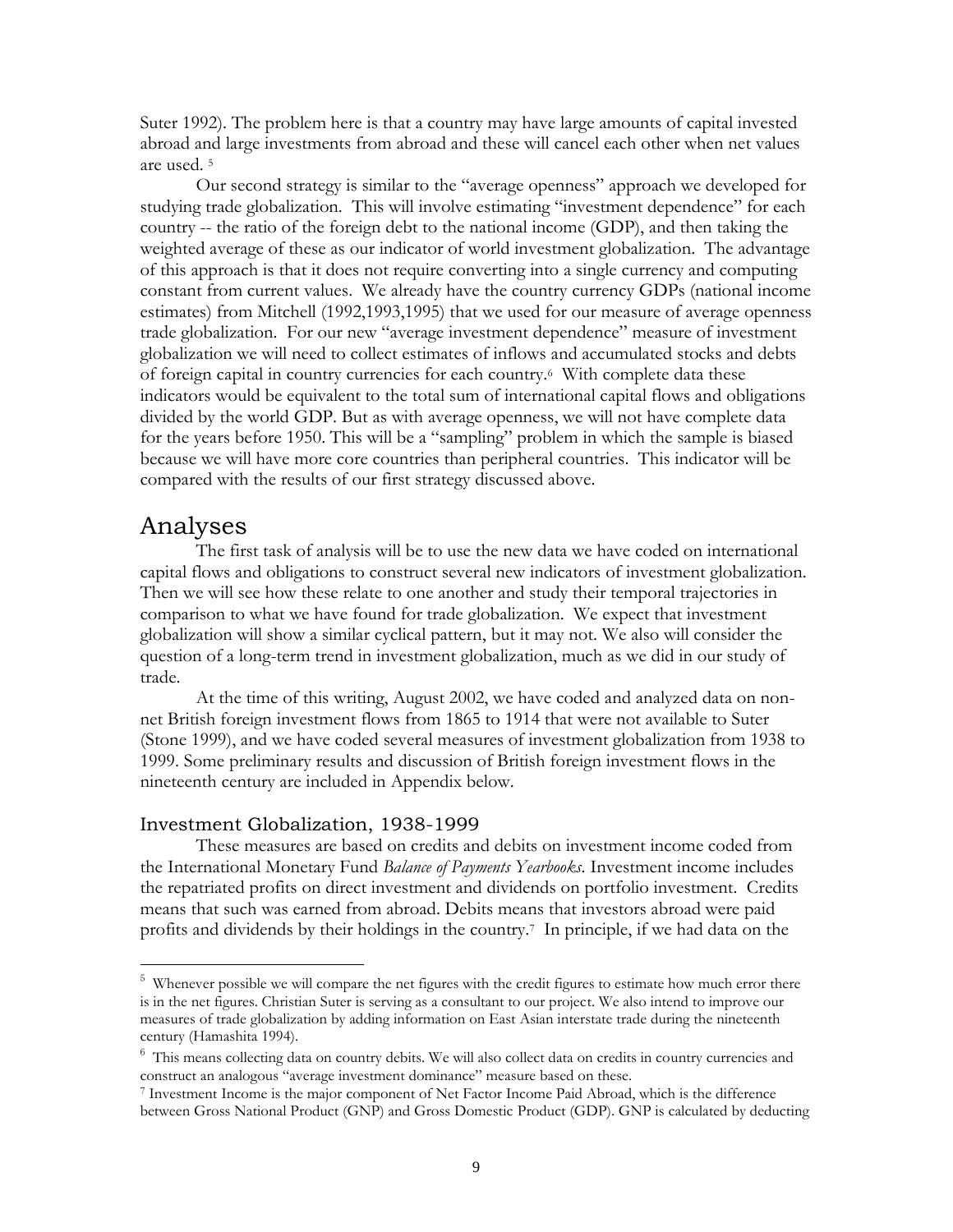whole world, the sum of credits should equal the sum of debits. But of course we do not have complete data until very recent years, so it is useful to compare credits with debits to see how our "sample" of countries may be biasing our estimates of this variable characteristic of the whole world economy (investment globalization).

Investment income has been used as a proxy for estimating the total book value of foreign investment, because there is a general profit rate that averages around 10% and so the profit can be used as a proxy.<sup>8</sup> And the amount of profit and dividends produced by foreign investment are also of interest in their own right.

We coded investment income debits and credits for all available countries from the IMF *Balance of Payments Yearbooks* from 1938 to 1999. We found that the CD ROM datasets made available from the IMF do not always include all the information that was published in the original *Balance of Payments Yearbooks* and so it is important to use both the printed volumes and the CD ROM.

Our new measures of "average investment dependence/dominance" investment globalization estimate the world level based on averages of country ratios of GDP to credits and debits of investment income. Because both GDP and investment income are available in country currencies (e.g. francs, pesos, etc.) for many countries we are able to estimate investment globalization without resorting to the problematic assumptions involved in converting country currencies into a single currency (e.g. U.S. dollars). Exchange rates vary because of monetary regulation regimes such as the Bretton Woods agreements, and because of speculative activities of money traders. And we do not need to convert the current values into constant values using estimates of inflation and deflation. Removal of the error introduced by exchange and inflation rates provides superior estimation of investment globalization.<sup>9</sup> Another advantage of using the IMF *Balance of Payments Yearbook* data is the avoidance of net values. In our analysis of Balance of Payments data we examine both credits (the returns received by a country for investments abroad), and debits (the amounts paid out to foreign investors).

In order to estimate the world level of investment globalization we need to weight the country values. Treating large and small countries equally produces an average that overvalues the information from small countries. We weighted the investment ratios for each country by the ratio of the country's population size to the world population. The weighted and unweighted averages were compared to make sure that our weighting did not produce strange results. The problem is that the "sample" of countries upon which we are estimating the world level of investment globalization changes over time. Most usually we have more complete data on core countries than on non-core countries in earlier time periods,<sup>10</sup> but the number of countries does not rise in a nice even trend. Figure 2 shows the changes in the number of countries for which we have estimates for debits of investment income since 1938.

<sup>(</sup>or adding) Net Factor Income from GDP.

<sup>&</sup>lt;sup>8</sup> Of the course the profit rate varies over time and across countries, so the proxy is problematic. Economists contend that the profit rate in non-core foreign investments is higher than in the core because of additional risks.

<sup>9</sup> Unfortunately, country currency values were not available for some countries, especially in more recent years as the IMF began reporting in U.S. dollars.

<sup>&</sup>lt;sup>10</sup> Our division of countries into core and non-core categories for the IMF data analysis is shown in Appendix B.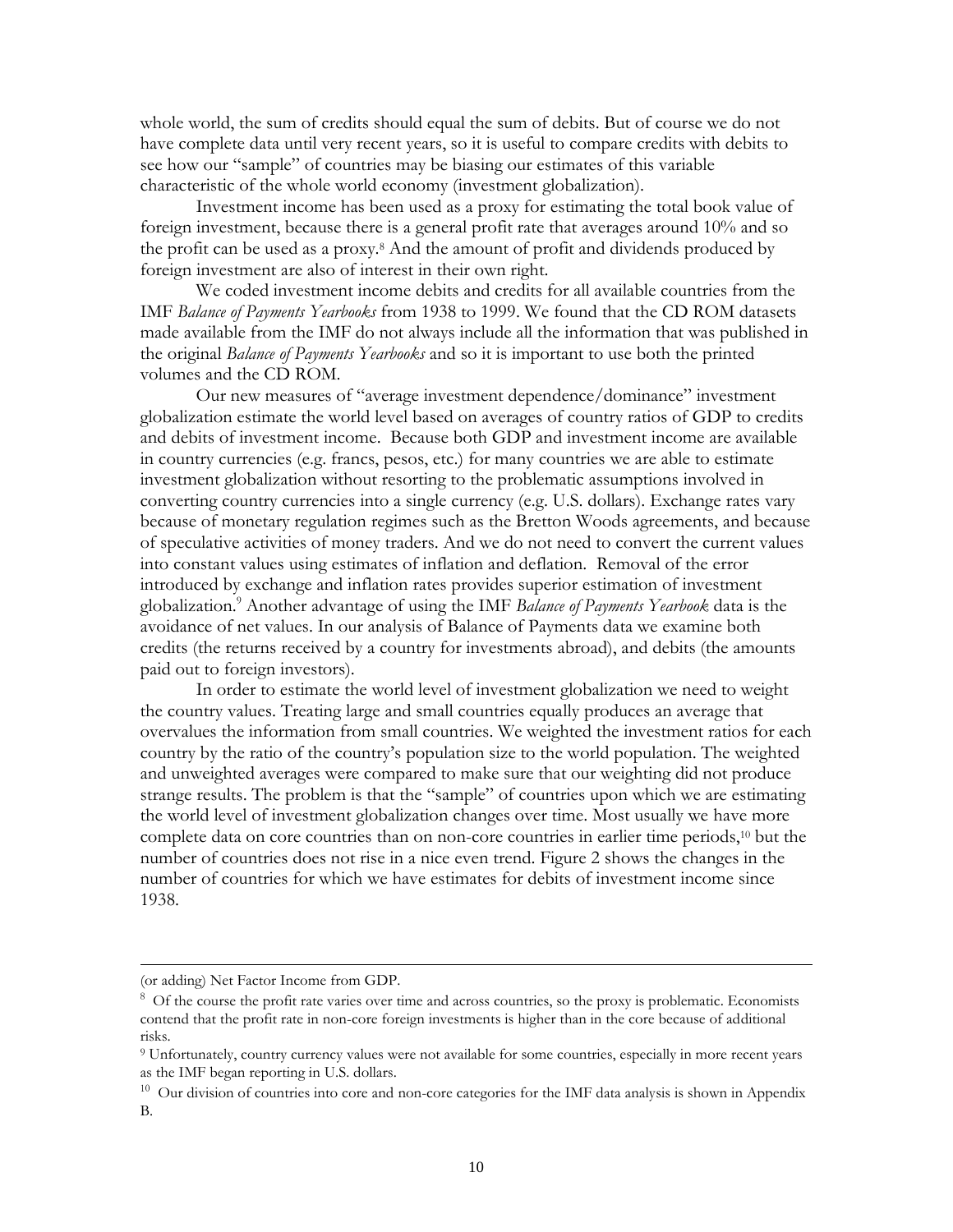Investment Income Debit Sample Size



**Figure 2: Number of Countries with Debits on Investment Income Data, 1938-1999**

Notice that in Figure 2 the number of countries for which we have information on debits on investment income decreases during the 1970s. Researchers at the IMF have been unable to explain to us why the availability of data decreases in that period. Notice also that the data availability decreases after 1995. This is because some countries are tardy in reporting their international financial statistics. The pattern of availability is almost exactly the same for Investment Income Credits.

We present the results of our study using three different indicators from the IMF *Balance of Payments Yearbooks* – total investment income; direct investment income and portfolio investment income. Total investment income is the sum of direct investment income, portfolio investment income, and "other" investment income. The definitions of these current account items are as follows:

*Investment income* covers receipts and payments of income associated, respectively, with holdings of external financial assets by residents and with liabilities to nonresidents. *Investment income* consists of direct investment income, portfolio investment income, and other investment income. The direct investment component is broken down into income on equity (dividends, branch profits, and reinvested earnings) and income on debt (interest); portfolio investment income is broken down into income on equity (dividends) and income on debt (interest); other investment income covers interest earned on other capital (loans, etc) and, in principle, imputed income to households from net equity in life insurance reserves and in pension funds (Balance of Payments Statistics Yearbook, 2001).<sup>11</sup>

<sup>&</sup>lt;sup>11</sup> IMF accounting conventions have changed over the period we are studying. For an overview of these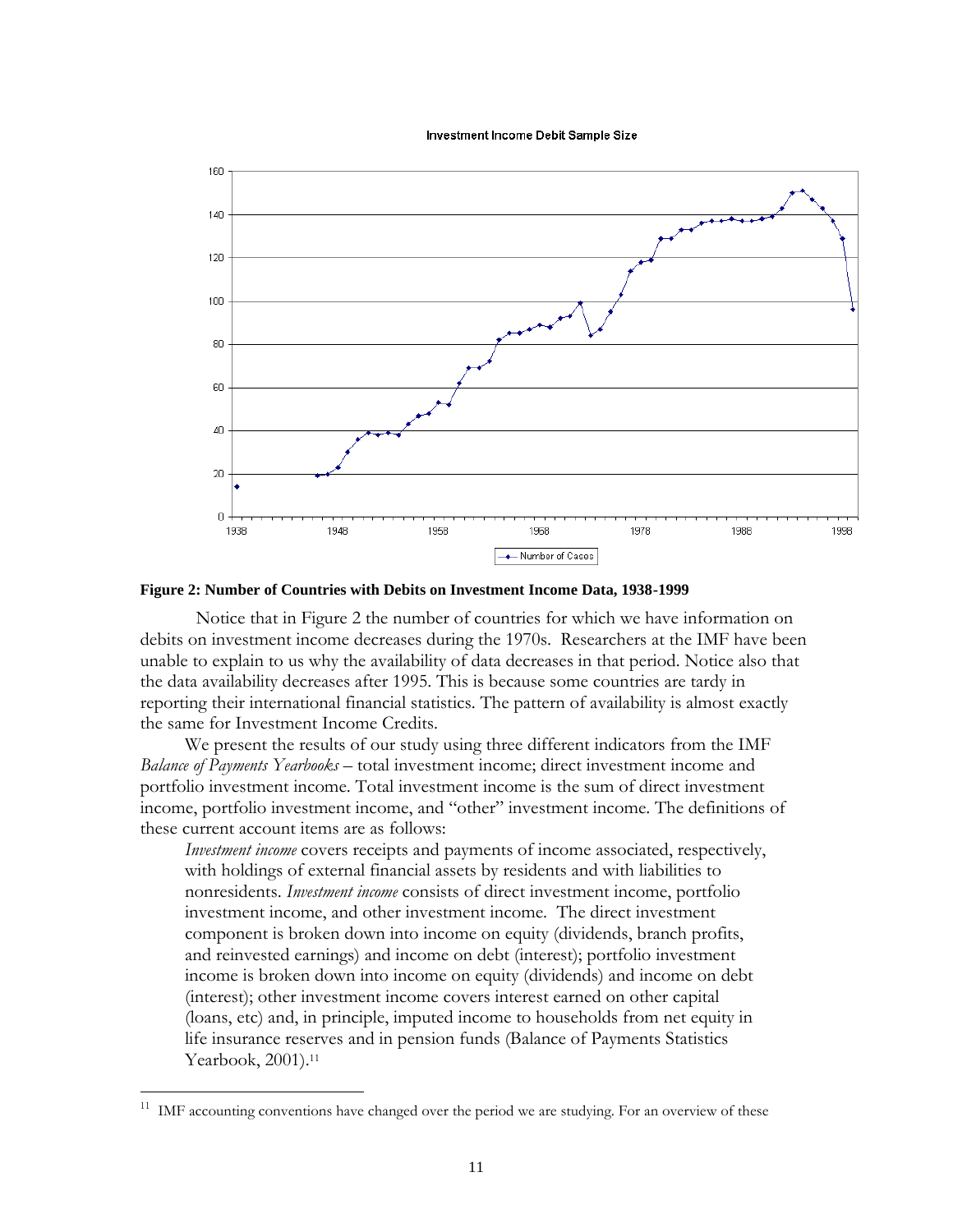We have coded the three subcategories of Investment Income because we are interested in the differences between foreign direct investment and portfolio investment. Direct investment involves organizational control, as when a transnational corporation invests in its subsidiary. Portfolio investment does not involve direct organizational control. The purchase of stocks of firms or of bonds by foreigners is considered portfolio investment. The subcategories are available for many fewer cases and for only recent years. Nevertheless we shall be interested in comparing direct and portfolio investment globalization.

Figure 3 shows the weighted average investment income debit ratios for 1938-1999. Recall that investment income debits include the profits, interest, and dividends earned by foreigners within a national economy. Not surprisingly this estimate of worldwide investment globalization goes up over this forty-year period. But the yearly data enable us to examine the exact temporality of the rise.



#### Weighted Investment Income Debits 1938-1999

### **Figure 3: Weighted Total Investment Income Debits, 1938-1999**

The results in Figure 3 show the averages for **all** the countries for which we have data (the number of which increases greatly over time as shown in Figure 2), for just the **core** countries and for the **non-core** countries. The changes in Figure 3 are partly due to changes in the level of worldwide investment globalization and partly due to changes in the availability of data over time. In order to take out the part due to changing N we use the

http://irows.ucr.edu/research/globres/definitions/accountdef.html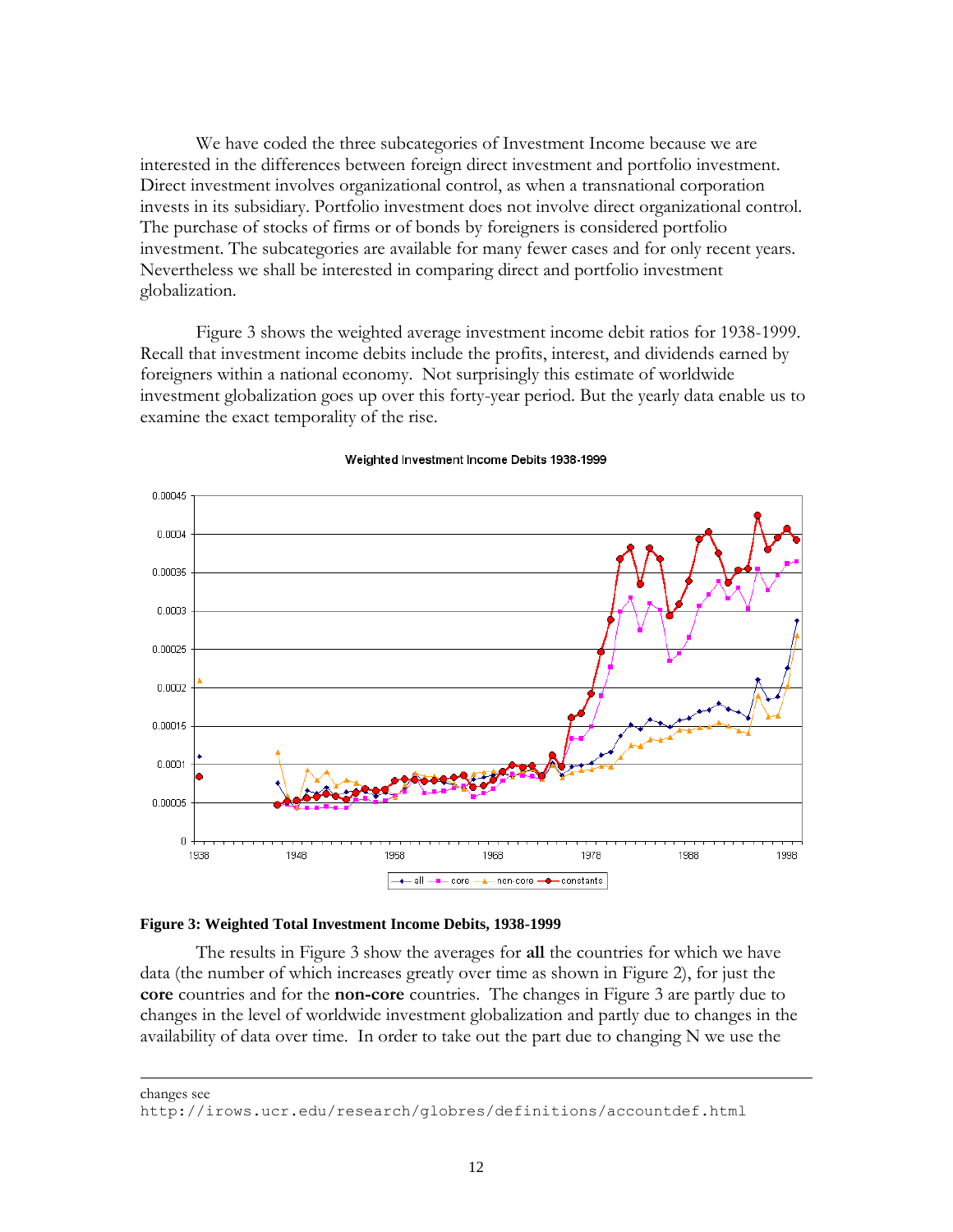method of constant groups, looking at a set of countries for which we have data over the whole span of time. In Figure 3 the constant group includes eleven countries ( Australia, Canada, Denmark, Finland, Ireland, Italy, Netherlands, Norway, Sweden, United Kingdom and the United States). The close similarity between the results for the constant group and for the core is due to the fact that the core countries are the ones for which we have the most data further back in time.

The trajectory of investment globalization indicated by including **all** the countries for which we have data on debits on investment income shows that there was a decrease between 1938 and 1946, and that was followed by a slowly accelerating upward trend. The 1938 level was not reached again until 1979, but the level reached by 1999 was almost three times higher than the 1938 level. Thus the perception that the world economy experienced a wave of investment globalization in recent decades is confirmed by our results using our new "average investment dependence" estimator based on debits on investment income.

Figure 3 also shows that the trajectory has been rather different for the core and the non-core. In 1938 the non-core countries were more than twice as dependent on foreign investment as were the core countries and the non-core declined from this high level until the late 1950s, while the core began a new ascent from 1946 on. In 1975 the core began a sharp upturn in payments out on investment income, whereas the non-core was experiencing a much slower increase. This indicates that investment globalization occurred much earlier and to a much greater extent for the core countries than for the non-core.

Now let us examine the credit component of investment income. This is composed of the profits, interest and dividends taken in by countries as a result of their investments abroad, a feature we call "average investment dominance." Figure 4 shows the weighted trends since 1938 for the same groups studied Figure 3.



#### Weighted Investment Income Credits 1938-1999

**Figure 4: Credits on Total Investment Income, 1938-1999**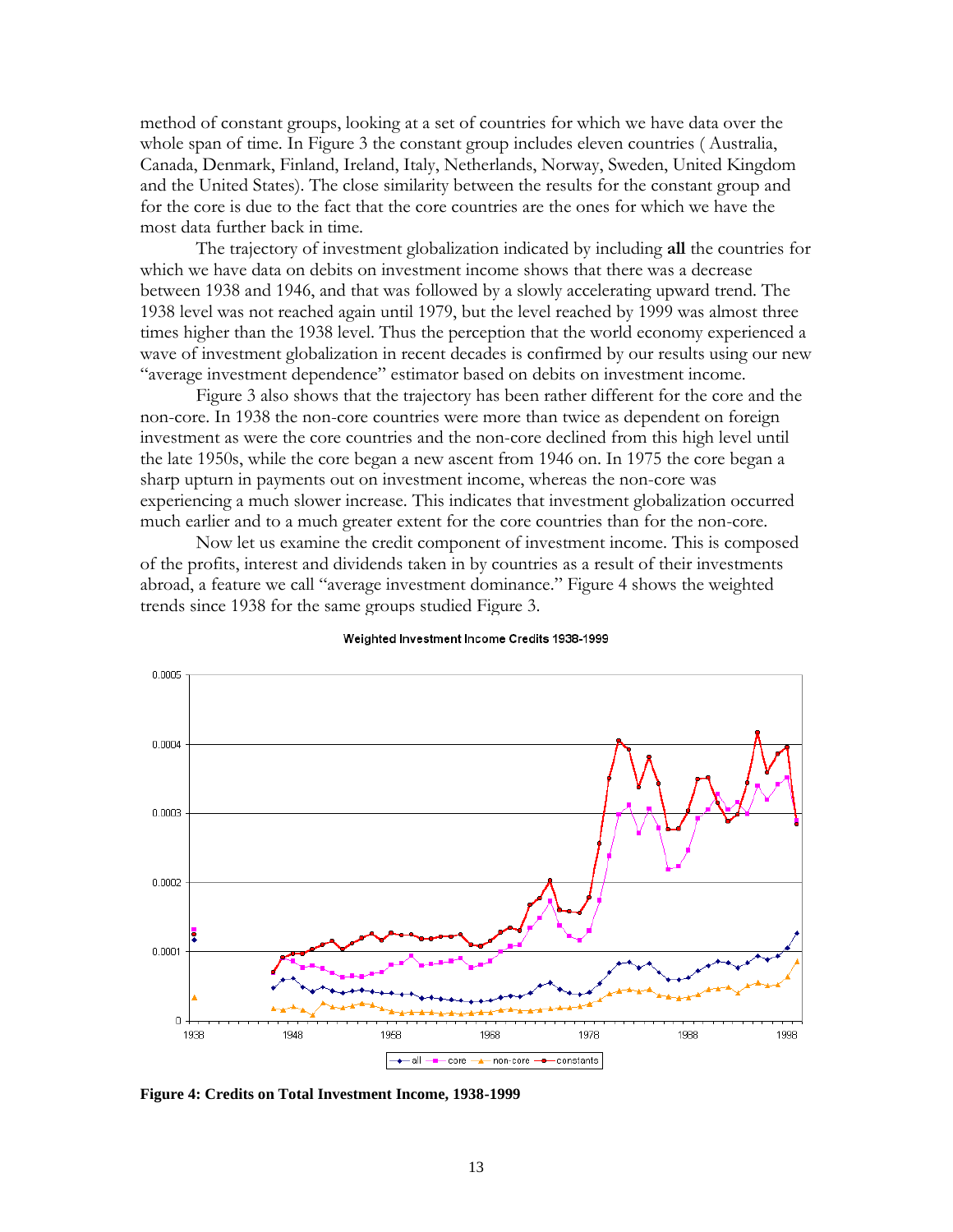The results in Figure 4 are similar in most respects to Figure 3, except that the upward trend for the whole world and for the non-core countries is much weaker.<sup>12</sup> Credits on investment income have gone up mainly for the core, and this acceleration is temporally similar to the results for core debits shown in Figure 3. The other difference is that core credits were already higher than non-core credits in 1938. This is just the opposite of the pattern for debits. Core countries are the main global investors and this difference between core and non-core has increased over time despite all the talk of emerging markets and transnational corporations based in the semiperiphery.

Figure 5 compares two of the components of investment income debits with the total investment income debits for the core countries.



## IID, DIID, and PIID for Core Countries

**Figure 5: Total, Direct and Portfolio Investment Income Debits, Core Countries**

Figure 5 shows some interesting differences for the core countries across different kinds of investment income debits. The total investment income trajectory is the same as that shown in Figure 3 above. Average weighted **direct** investment income debits for the core countries do not show an upward trend. The upward trajectory shown by total investment income debits is entirely due to the increase of payments out on portfolio investment and on "other" investment income (not shown). <sup>13</sup> "Other" investment income primarily includes items that can be considered as parts of international investment. <sup>14</sup> Thus the increase in core investment globalization as indicated by debits on investment income appears to be largely due to the rise of portfolio investments corresponding to the financialization of the world economy that has accompanied the ideological hegemony of neoliberalism since the 1970s. Debits on direct investment income in the core appear to have remained flat relative to the size of the world economy in this

<sup>&</sup>lt;sup>12</sup> The constant cases for credits in Figure 4 are the same as in Figure 3 plus India.

<sup>&</sup>lt;sup>13</sup> The sum of direct, portfolio and other investment income equals total investment income.

 $14$  "Other" investment income does not include transfer payments such as remittances of guest workers to their families back home.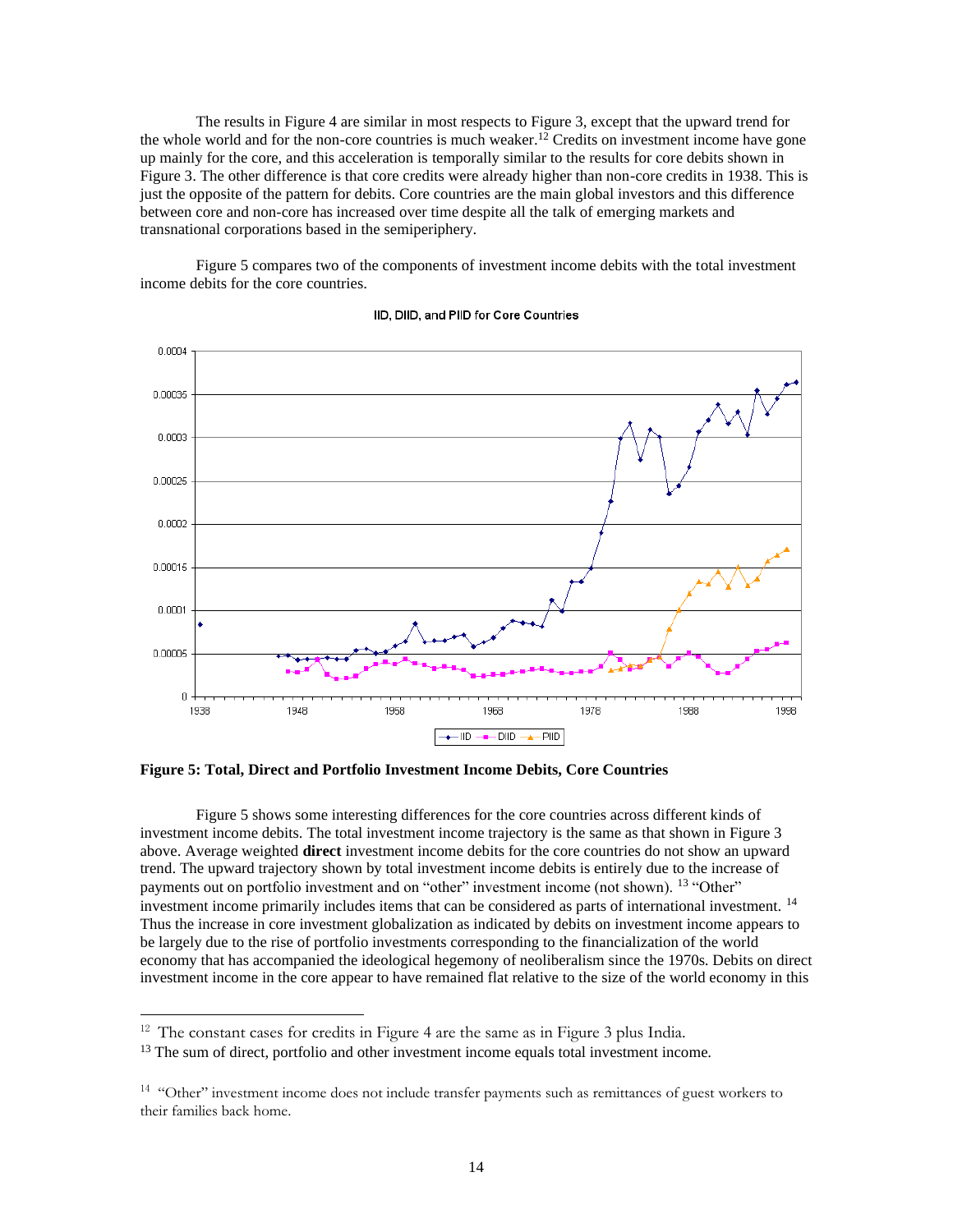period, meaning that the amount of profit paid out by core countries resulting from the activities of subsidiaries of transnational corporations has apparently not increased.

Let us now examine the trends for the subtypes of credits on investment income. Figure 6 shows the corresponding credits categories to those shown in Figure 5.



IIC, DIIC, and PIIC for Core Countries

**Figure 6: Total, Direct and Portfolio Investment Income Credits, Core Countries**

Figure 6 shows a very similar pattern as Figure 5. The trend in total investment income credits for core countries is the same as in Figure 4 above. As in Figure 5, direct investment globalization is flat, while portfolio investment globalization shows a strong rise since the late 1970s. But some of the trend in Figure 6 is due to **changes in the cases**. Figure 7 shows the results when we hold the cases constant for each of the subtypes.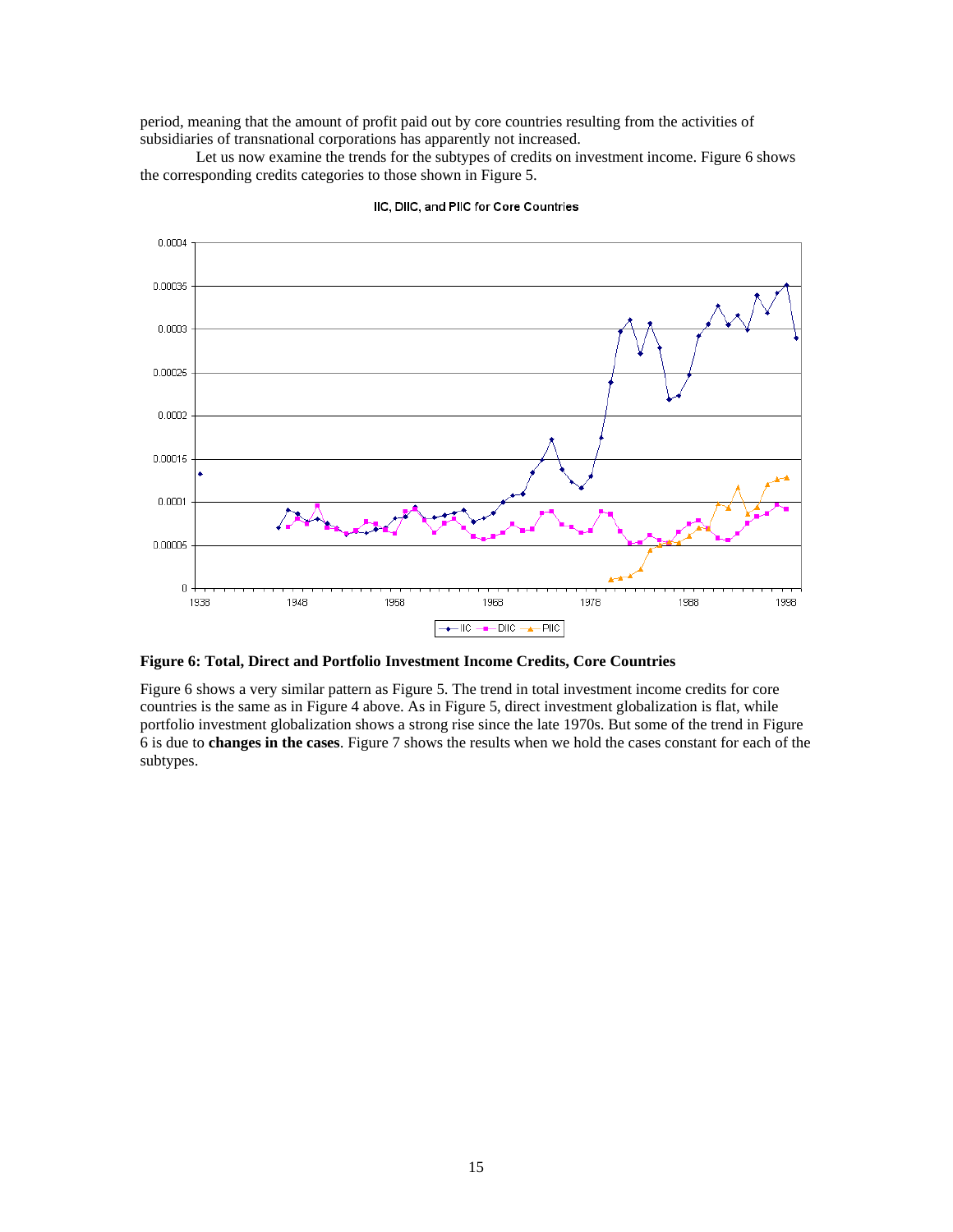#### IIC, DIIC, and PIIC for Constant Cases



**Figure 7: Credits on Total, Direct and Portfolio Investment Income for Constant Cases**

Figure 7 indicates that the flatness of the trend in direct investment credits shown in Figure 6 may be due to the addition of cases as we move through time. When we hold the cases constant, direct investment credits show a modest upward trend.<sup>15</sup>

The conclusions suggested by our study of investment globalization from 1938 to 1999 are as follows: there was indeed an upward trend of investment globalization during this period but it began after a decline during World War II. The big rise began in the late 1970s corresponding with the abandonment of the Bretton Woods regulations over international investment and the deregulation of international monetary arrangements. There were important differences between the core and the non-core with regard to investment globalization. The core did it earlier and rose to a much higher peak. Portfolio investment was a major contributor to the big wave of investment globalization that occurred after the late 1970s. This corresponded to the shift of capital accumulation away from investment in production and trade and into finance capital.

What remains to be done for this part of our study of trends in investment globalization is to compare our "average investment dependence/dominance" measures with world totals measures, and to compare our results for investment globalization with yearly trade globalization figures and with other types of globalization. We also need to finish linking our study of nineteenth century investment globalization with the post-1938 measures, splicing the series in a way that permits us to address the questions of cycles and long-term trends that motivate our comparison of the nineteenth century wave of globalization with the twentieth century wave. How big is the upward trend? What is the precise temporality of investment globalization and how does it relate temporally with other types of global integration? Which kinds of integration lead and which ones lag? What causes global integration and what does it cause? And how can our study of global integration help us lower the probability of future conflicts and increase the probability of global cooperation, stability, democracy and equality. Appendix A: Yearly Non-net British Foreign Investment Flows, 1862-1914

<sup>&</sup>lt;sup>15</sup> The constant cases for each of the subtypes in Figure 7 are different, depending on available data for each. This explains why the trajectories do not appear to add up to the total investment income credits.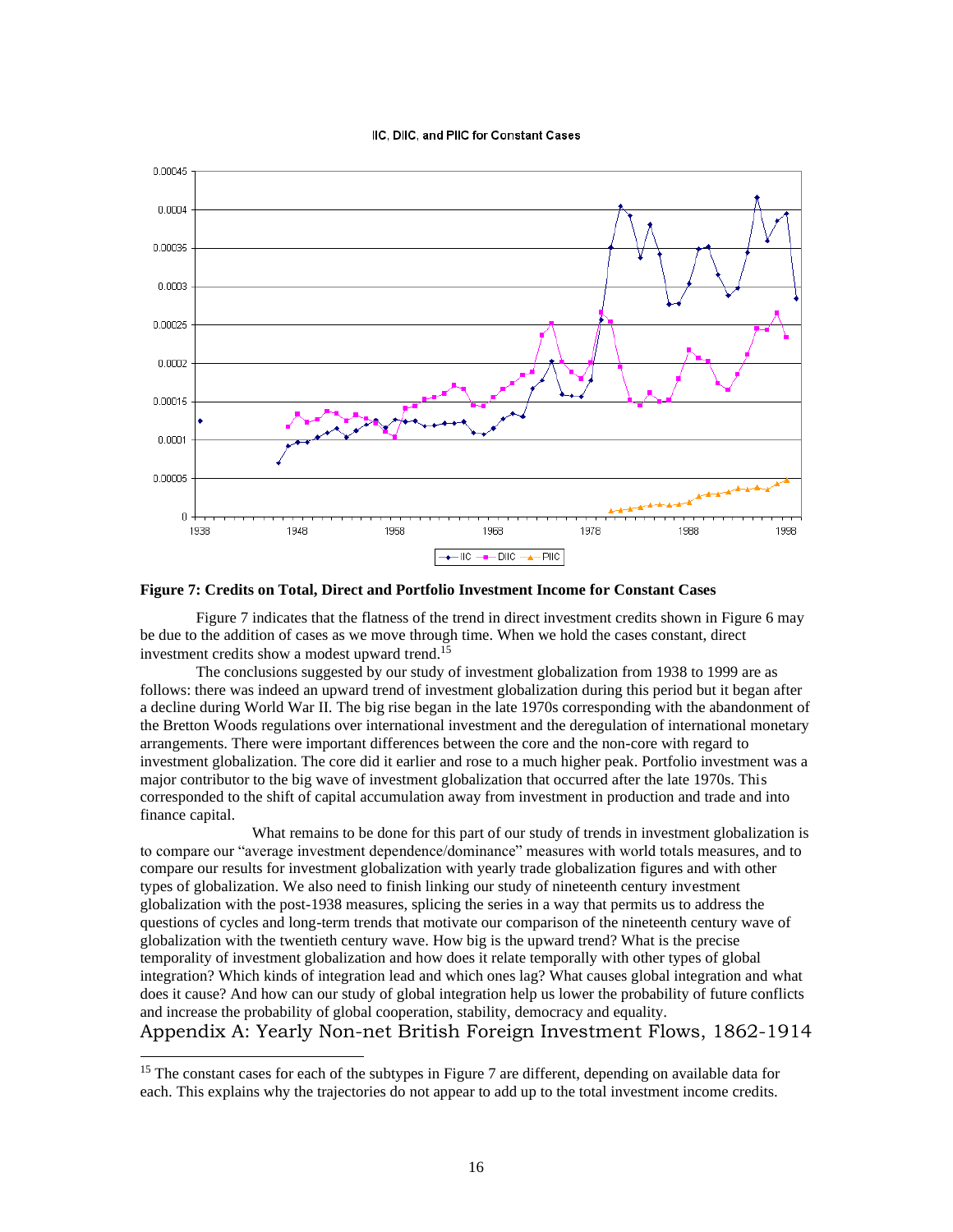Our best yearly estimate so far of investment globalization in the nineteenth century comes from Irving Stone's (1999) new study. This is a much-improved basis for estimating the trajectory of investment globalization in the nineteenth century because it does not rely on net figures. We have used Stone's estimates of total private capital exports (flows) from the United Kingdom to thirteen countries (Argentina, Australia, Canada, Chile, Germany, Spain, France, India, Italy, Japan, Mexico, United States and South Africa) in pounds stirling and national income estimates in country currencies (converted into British pounds using exchange rates). These have then been weighted by the ratio of the country's population to the world population and then the average for all the countries available for each year have been calculated with Figure 8 as the result.



British Foreign Investment 1865-1914



The method used in Figure 8 to produce yearly estimates of investment globalization is based on flows, the average amount of capital exported from Britain each year rather than on estimates of the total book value of British capital within each country. This may contribute to the volatility of the values, but the upward and downward trends seem to track the ten-year business cycle fairly closely. Interestingly the Great Depression that began in 1873 initiated a fall of capital exports that was no deeper than the previous decadal downturn, and in 1885 a steep ascent began that reached the highest peak of the whole period. From these data it appears that investment globalization has a similar trajectory to that of trade globalization in the nineteenth century. Recall that the trajectory of trade globalization in Figure 1 above has been transformed by a five-year moving average that smooths out short-term variations.

We are not satisfied with this measure of nineteenth century investment globalization for several reasons. First, the United Kingdom was perhaps the most important investing country, but rather important foreign investments were also flowing from France, Belgium,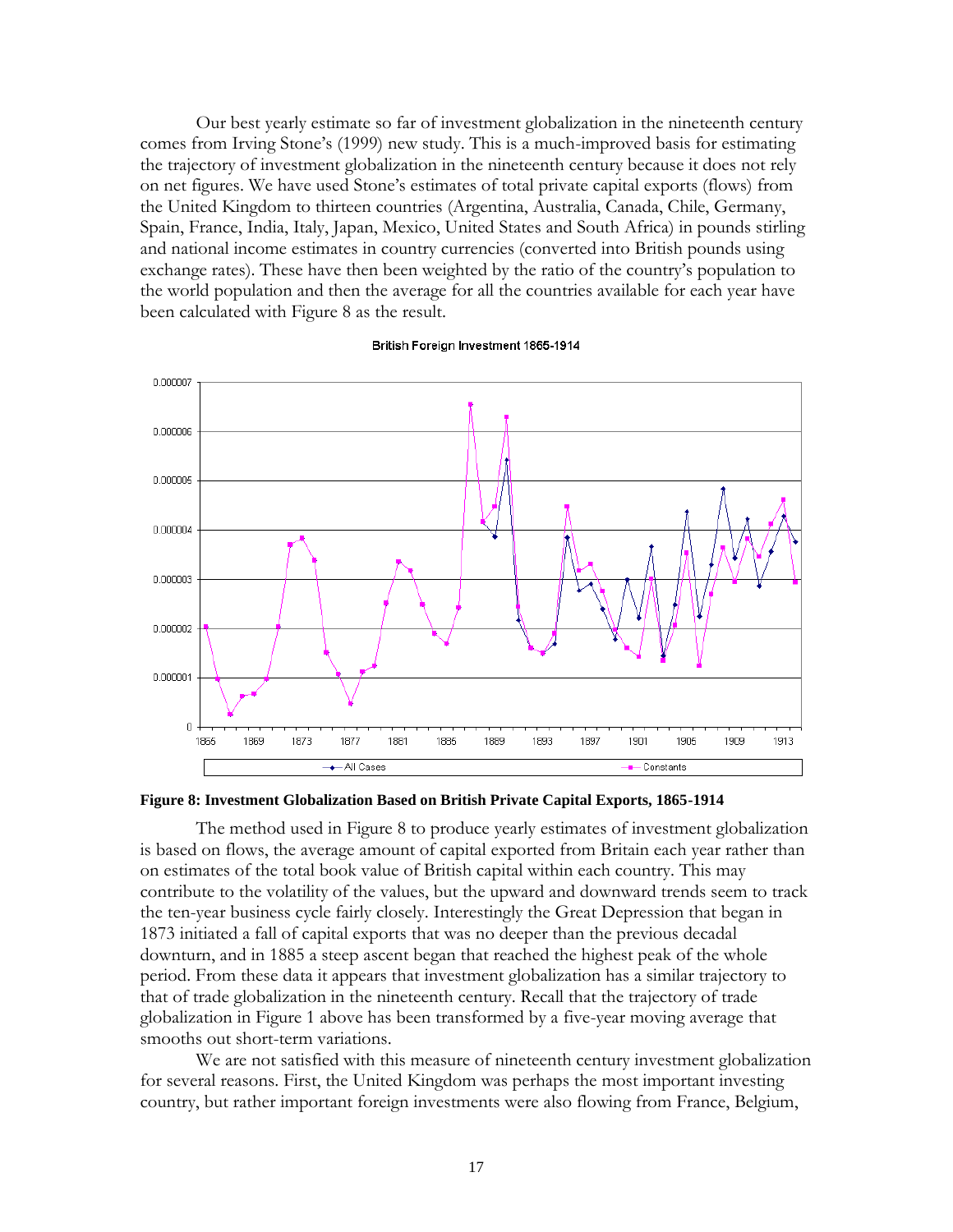Germany, and after 1900 from the United States. The other big problem is that these yearly export flows do not provide good estimates of the total value of foreign-held assets in the countries to which they are flowing. The way to estimate the total value of capital is to sum current investments over a period of years depreciating the earlier years with an amortization schedule. This is our next step for the British flow figures, and these will need to be weighted by estimates of world GDP. To accomplish this latter we will need to transform Maddison's (1995, 2001) estimates from 1998 Geary-Khamis U.S. dollars into current British pounds for the nineteenth century (or transform current pounds into 1998 Geary-Khamis U.S. dollars). This will provide a better estimate of nineteenth century investment globalization that the flows numbers shown in Figure 8.

| <b>Core Countries</b> | <b>BARBADOS</b>           | <b>ESTONIA</b>       | <b>LESOTHO</b>     |
|-----------------------|---------------------------|----------------------|--------------------|
| <b>AUSTRALIA</b>      | <b>BELARUS</b>            | <b>ETHIOPIA</b>      | <b>LIBERIA</b>     |
| <b>AUSTRIA</b>        | <b>BELIZE</b>             | <b>FIJI</b>          | <b>LIBYA</b>       |
| <b>BELGIUM</b>        | <b>BENIN</b>              | <b>GABON</b>         | <b>LITHUANIA</b>   |
| <b>CANADA</b>         | <b>BOLIVIA</b>            | GAMBIA               | <b>LUXEMBOURG</b>  |
| <b>DENMARK</b>        | <b>BOTSWANA</b>           | <b>GEORGIA</b>       | <b>MACEDONIA</b>   |
| <b>FINLAND</b>        | <b>BRAZIL</b>             | <b>GHANA</b>         | <b>MADAGASCAR</b>  |
| <b>FRANCE</b>         | <b>BULGARIA</b>           | <b>GREECE</b>        | <b>MALAWI</b>      |
| GERMANY               | <b>BURKINA FASO</b>       | GRENADA              | <b>MALAYSIA</b>    |
| <b>IRELAND</b>        | <b>BURUNDI</b>            | <b>GUATEMAL</b>      | <b>MALDIVES</b>    |
| <b>ITALY</b>          | <b>CAMBODIA</b>           | <b>GUINEA</b>        | <b>MALI</b>        |
| <b>JAPAN</b>          | CAMEROON                  | <b>GUINEA BISSAU</b> | MALTA              |
| NETHERLANDS           | <b>CAPE VERDE</b>         | <b>GUYANA</b>        | <b>MAURITANIA</b>  |
| <b>NEW ZEALAND</b>    | CENTRAL AFR REP           | <b>HAITI</b>         | <b>MAURITIUS</b>   |
| <b>NORWAY</b>         | CHAD                      | <b>HONDURAS</b>      | <b>MEXICO</b>      |
| <b>PORTUGAL</b>       | <b>CHILE</b>              | <b>HONG KONG</b>     | <b>MOLDOVA</b>     |
| <b>SPAIN</b>          | <b>CHINA</b>              | <b>HUNGARY</b>       | <b>MONGOLIA</b>    |
| SWEDEN                | <b>COLOMBIA</b>           | <b>ICELAND</b>       | <b>MOROCCO</b>     |
| <b>SWITZERL</b>       | <b>COMOROS</b>            | <b>INDIA</b>         | <b>MOZAMBIQE</b>   |
| <b>UNITED KINGDOM</b> | CONGO DEM REP             | <b>INDONESI</b>      | <b>MYANMAR</b>     |
| <b>UNITED STATES</b>  | <b>CONGO REP</b>          | <b>IRAN</b>          | <b>NAMIBIA</b>     |
|                       | <b>COSTA RICA</b>         | <b>IRAQ</b>          | <b>NEPAL</b>       |
| <b>Non-Core</b>       | COTE D'IVORE              | <b>ISRAEL</b>        | <b>NETHERLANDS</b> |
| <b>AFGHANISTAN</b>    | <b>CROATIA</b>            | <b>JAMAICA</b>       | <b>NICARAGUA</b>   |
| <b>ALBANIA</b>        | <b>CUBA</b>               | <b>JORDAN</b>        | <b>NIGER</b>       |
| <b>ALGERIA</b>        | <b>CYPRUS</b>             | <b>KAZAKHSTAN</b>    | <b>NIGERIA</b>     |
| <b>ANGOLA</b>         | <b>CZECH REP</b>          | <b>KENYA</b>         | <b>OMAN</b>        |
| <b>ANTIGUA</b>        | <b>DJIBOUTI</b>           | KIRIBATI             | <b>PAKISTAN</b>    |
| <b>ARGENTINA</b>      | DOMINIC1                  | KOREA                | <b>PANAMA</b>      |
| <b>ARMENIA</b>        | <b>DOMINICA</b>           | <b>KUWAIT</b>        | PAPUA NEW GUINEA   |
| AZERBAIJAN            | <b>EGYPT</b>              | KYRGYZ               | PARAGUAY           |
| <b>BAHAMAS</b>        | EL SALVADORE              | LAO PDR              | PERU               |
| <b>BAHRAIN</b>        | <b>EQUADOR</b>            | LATVIA               | <b>PHILIPPI</b>    |
| <b>BANGLADE</b>       | EQUATORIAL GUINEA LEBANON |                      | <b>POLAND</b>      |

## Appendix B: List of Core and Non-core Countries Studied with IMF Balance of Payments Data.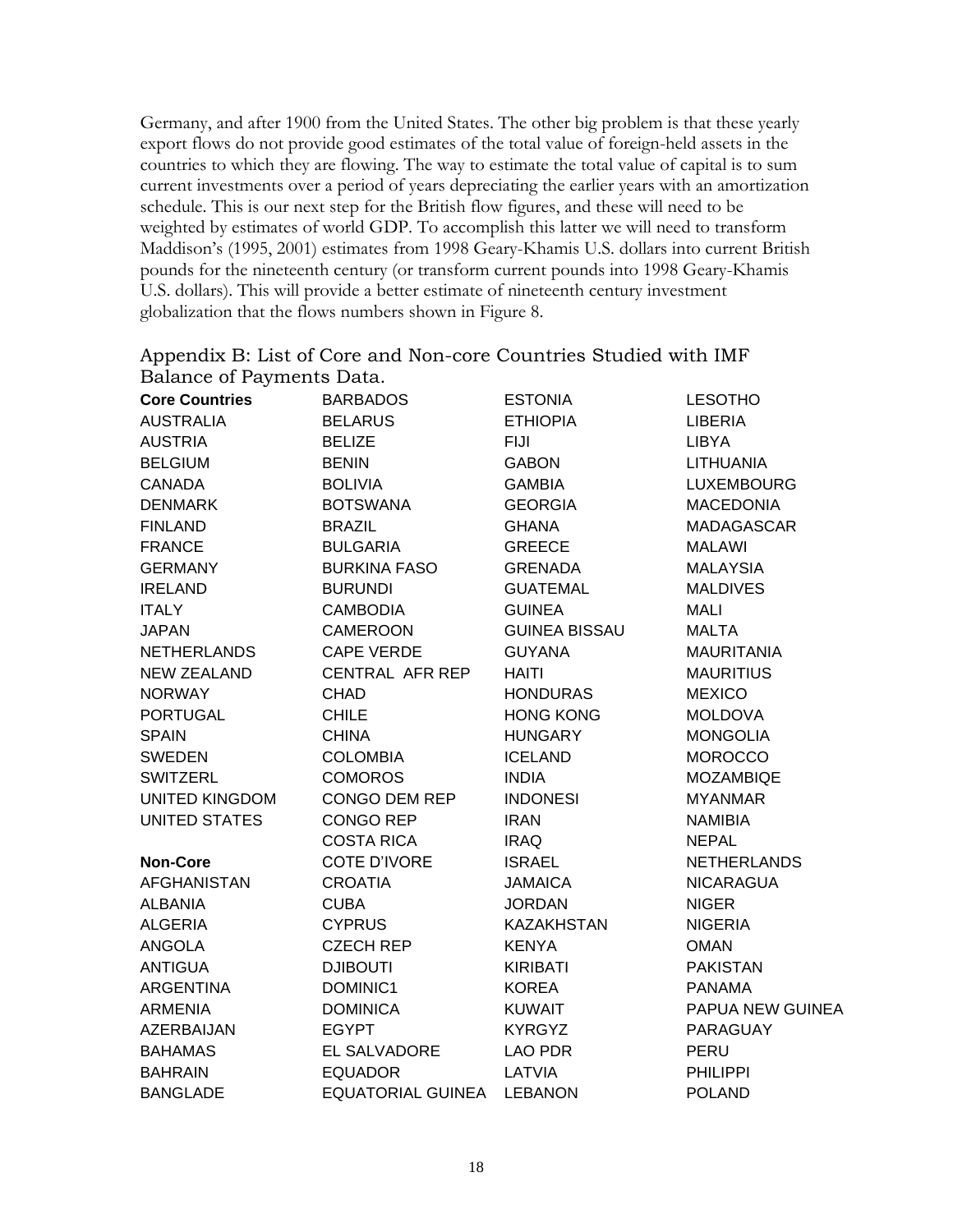| PUERTO RICO          | <b>SLOVAK REP</b>   | <b>SWAZILAND</b> | <b>UKRAINE</b>  |
|----------------------|---------------------|------------------|-----------------|
| <b>ROMANIA</b>       | <b>SLOVENIA</b>     | SYRIAN ARAB REP  | <b>URUGUAY</b>  |
| <b>RUSSIAN</b>       | <b>SOLOMON</b>      | <b>TANZANIA</b>  | <b>VANUATU</b>  |
| RWANDA               | <b>SOMALIA</b>      | <b>THAILAND</b>  | <b>VENEZUEL</b> |
| <b>SAMOA</b>         | <b>SOUTH AFRICA</b> | <b>TOGO</b>      | <b>VIETNAM</b>  |
|                      | SRI LANKA           | <b>TONGA</b>     | YEMEN REP       |
| SAUDI ARABIA         | <b>ST KITTS</b>     | <b>TRINIDAD</b>  | YUGOSLAVIA      |
| <b>SENEGAL</b>       | <b>ST LUCIA</b>     | <b>TUNISIA</b>   | <b>ZAMBIA</b>   |
| <b>SEYCHELL</b>      | <b>ST VINCENT</b>   | <b>TURKEY</b>    | <b>ZIMBABWE</b> |
| <b>SIERRA LEONNE</b> | <b>SUDAN</b>        | <b>TURKMENI</b>  |                 |
| <b>SINGAPORE</b>     | <b>SURINAME</b>     | <b>UGANDA</b>    |                 |

# References

| Aglietta, Michel 1979 A Theory of Capitalist Regulation: The US Experience. London:            |
|------------------------------------------------------------------------------------------------|
| New Left Books.                                                                                |
| Amin, Samir 1998 Capitalism in the Age of Globalization. London: Zed Press.                    |
| Bairoch, Paul 1996 "Globalization Myths and Realities: One Century of External Trade and       |
| Foreign Investment", in Robert Boyer and Daniel Drache (eds.), States Against Markets: The     |
| Limits of Globalization, London and New York: Routledge.                                       |
| Banks, Arthur S. 1975 Cross-national Time Series Data Archive. Binghamton, NY: Center for      |
| Comparative Political Research, Binghamton University. (ICPSR 7412)                            |
| Bergesen, Albert and Ronald Schoenberg 1980 "Long waves of colonial expansion and              |
| contraction 1415-1969" Pp. 231-278 in Albert Bergesen (ed.) Studies of the Modern              |
| World-System. New York: Academic Press                                                         |
| Bergesen, Albert and Roberto Fernandez 1998 "Who has the most Fortune 500 firms?: a            |
| network analysis of global economic competition, 1956-1989" in Volker                          |
| Bornschier and Christopher Chase-Dunn (eds.) The Future of Global Conflict.                    |
| London: Sage                                                                                   |
| Blanton, Robert G. 1999 "Structure and behavior in the world trading system" International     |
| Interactions 25,2:119-144.                                                                     |
| 1999 "Trading blocs and the capitalist world-economy: insights and evidence"                   |
| Sociological Inquiry 69,2:187-215                                                              |
| Boli, John and George M. Thomas 1997 "World culture in the world polity," American             |
| Sociological Review 62,2:171-190 (April).                                                      |
| (eds.)1999 Constructing World Culture: International Nongovernmental Organizations Since 1875. |
| Stanford: Stanford University Press.                                                           |
| Bornschier, Volker 1996 Western Society in Transition. New Brunswick, NJ: Transaction Press.   |
| Borrego, John 1998 "Twenty-fifty: the hegemonic moment of global capitalism" in                |
| Christopher Chase-Dunn and Volker Bornschier (eds.) The Future of Hegemonic Rivalry,           |
| London: Sage.                                                                                  |
| Boswell, Terry and Mike Sweat 1991 "Hegemony, long waves and major wars,"                      |
| Studies Quarterly 35,2:123-150 (June).<br>International                                        |
| Boyer, Robert and Daniel Drache 1996 States Against Markets: The Limits of                     |
| Globalization. London: Routledge.                                                              |
| Casson, Mark (ed.) 1983 The Growth of International Business. London: Allen and                |
| Unwin.                                                                                         |
| Chase-Dunn, Christopher. 1990 "World state formation: historical processes and                 |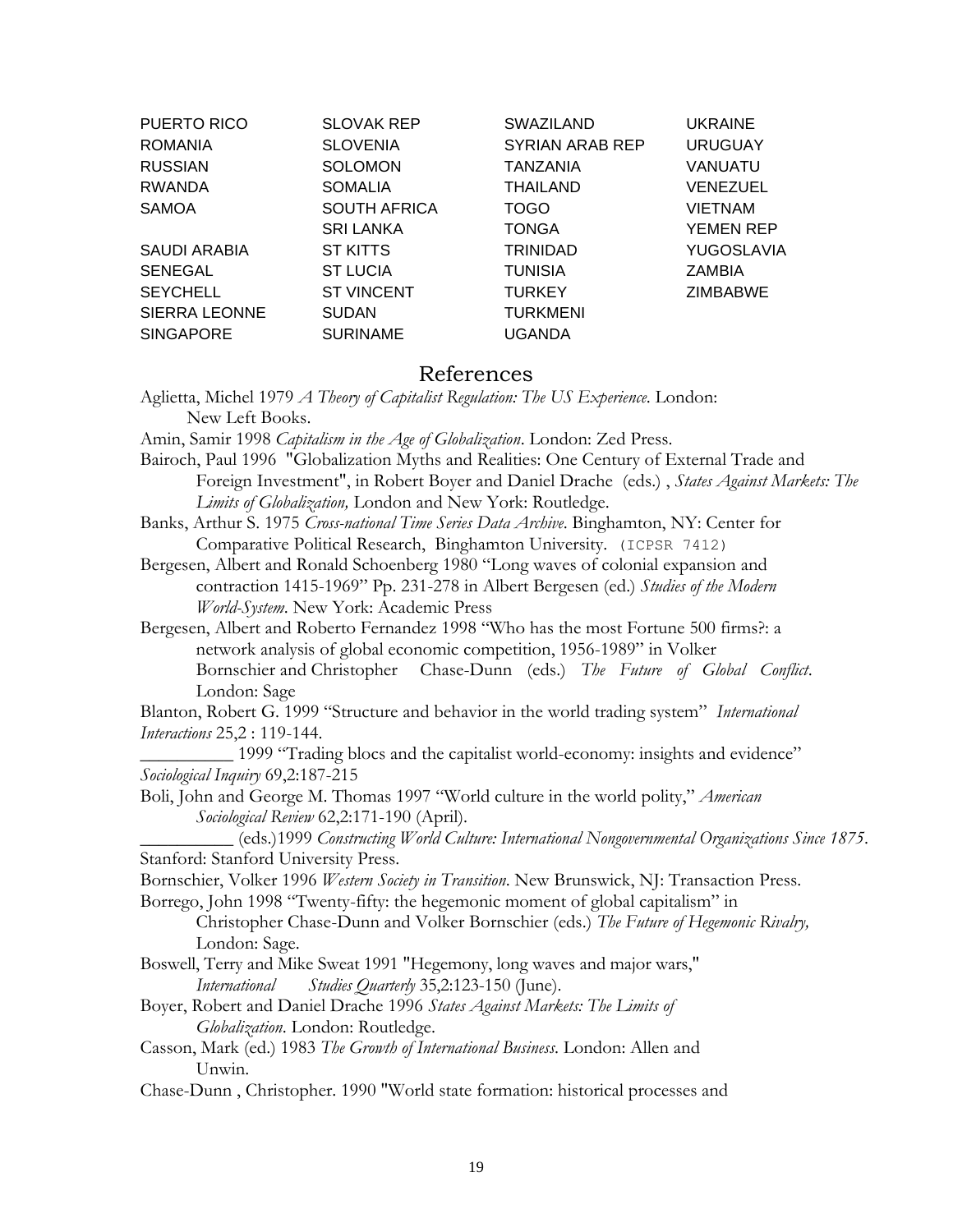emergent necessity" *Political Geography Quarterly*, 9,2: 108-30 (April).

- Chase-Dunn, Christopher 1998 *Global Formation: Structures of the World-Economy.* Lanham, MD: Rowman and Littlefield.
- Chase-Dunn, Christopher 1999 "Globalization: a world-systems perspective" *Journal of World-Systems Research* 5,2: 176-198.
- Chase-Dunn, Christopher and Peter Grimes 1995 "World-systems analysis" *Annual Review of Sociology* 21:387-417.
- Chase-Dunn, Christopher and Thomas D. Hall 1997 *Rise and Demise: The Comparative Study of World-Systems*. Boulder, CO: Westview.
- Chase-Dunn, Christopher, Yukio Kawano and Benjamin Brewer 2000, "Trade globalization since 1795: waves of integration in the world-system" *American Sociological Review* February. Special Millennial Issue.
- Dunning, John H. 1983 "Changes in the level and structure of international production: the last one hundred years," Pp. 84-139 in Mark Casson (ed.) *The Growth of International Business*. London: Allen and Unwin.
- Feis, Herbert 1930 *Europe, The World's Banker 1870-1914*. New Haven: Yale University Press.
- Freeman, J.R. 1983 "Granger causality and the time series analysis of political relationships" *American Journal of Political Science* 27:327-58.
- Goldfrank, Walter L. 1999 "Beyond hegemony" in Volker Bornschier and Christopher Chase-Dunn (eds.) *The Future of Global Conflict*. London: Sage.
- Goldstein, Joshua 1988 *Long Cycles: Prosperity and War in the Modern Age*. New Haven: Yale University Press
- Gordon, David 1994 "The global economy: new edifice or crumbling foundation?" PP. 292-306 in David Kotz, Terrance McDonough and Michael Reich (eds.) *Social Structures of Accumulation*. Cambridge: Cambridge University Press.
- Grimes, Peter 1996 "Economic cycles and mobility." Ph.D. dissertation, Johns Hopkins University, Department of Sociology.
- Hamashita, Takeshi 1994 "The tribute trade system and modern Asia." Pp. 91-107 in A,J.H. Latham and H. Kawakatsu (eds.) *Japanese Industrialization and the Asian Economy*. London: Routledge.
- Harvey, David 1995 "Globalization in question." *Rethinking Marxism* 8,4:1-17
- Held, David, Anthony McGrew, David Goldblatt and Jonathan Perraton 1999 *Global Transformations: Politics, Economic and Culture*. Palo Alto, CA.: Stanford University Press.
- Hirst, Paul and Grahame Thompson 1996 *Globalization in Question: The International Economy and the Possibilities of Governance*. Cambridge: Polity Press.
- Hopkins, Terence K. and Immanuel Wallerstein 1982 "Cyclical rhythms and secular trends of the capitalist world-economy," Pp. 104-120 in T. K. Hopkins and I. Wallerstein (eds.) *World-Systems Analysis: Theory and Methodology*. Beverly Hills, CA.: Sage.
- Junne, Gerd 1999 "Global cooperation or rival trade blocs?" in Volker Bornschier and Christopher Chase-Dunn (eds.) *The Future of Global Conflict*. London: Sage.
- Keohane, Robert O. 1984 *After Hegemony: Cooperation and Discord in the World Political Economy*. Princeton, NJ: Princeton University Press.
- Keohane, Robert and Joseph Nye (eds.) 1970 *Transnational Relations and World Politics.* Cambridge, MA. Harvard University Press.
- Krasner, Stephen D. 1976 "State power and the structure of international trade," *World*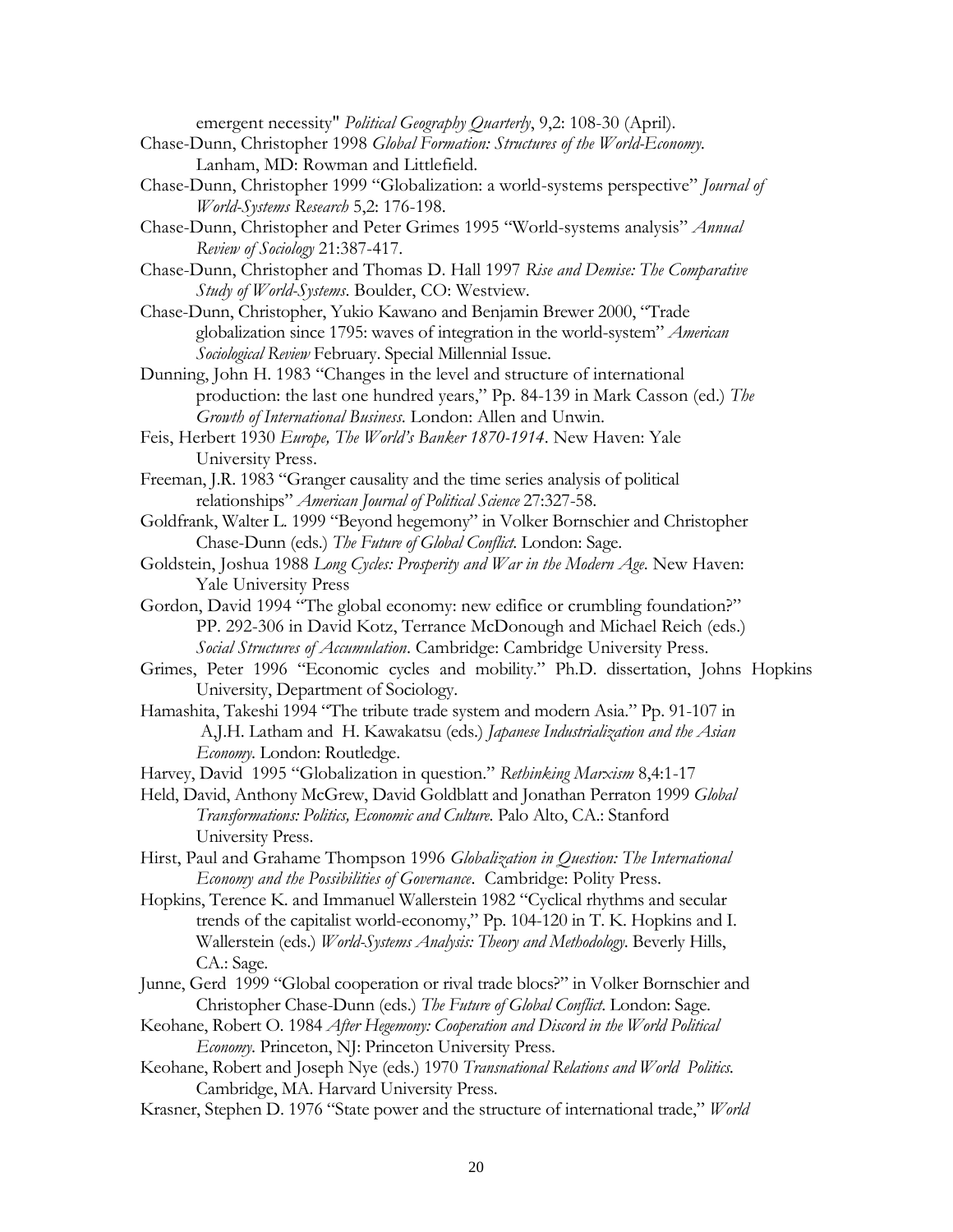*Politics* 28,3:317-47.

\_\_\_\_\_\_\_\_\_\_\_\_\_\_\_\_\_. (ed.) 1983 *International Regimes*. Ithaca : Cornell University Press.

- Kravis, Irving B., Alan Heston and Robert Summers 1982 *World Product and Income: International Comparisons of Real Gross Product*. Baltimore: Johns Hopkins University Press.
- Kremple, Lothar and Thomas Pluemper 1999 "International division of labor and global economic processes: an analysis of the international trade of cars with world trade data," http://www.mpi-fg-koeln.mpg.de/~lk/netvis/globale/
- Lewis, Cleona 1945 *Debtor and Creditor countries: 1938,1944*. Washington, DC: The Brookings Institution.

Lipietz, Alain 1987 *Mirages and Miracles: The Crises of Global Fordism*. London: Verso.

Maddison, Angus 1995 *Monitoring the World Economy, 1820-1992*. Paris: OECD

Mandel, Ernest 1975 *Late Capitalism*. London: New Left Books

- Manning, Susan 1999 "Introduction to special issue on the future of globalization*" Journal of World-Systems Research* 5,2: 1-5
	- http://csf.colorado.edu/wsystems/jwsr.html
- Markoff, John 1996 *Waves of Democracy: Social Movements and Political Change*. Thousand Oaks, CA.: Pine Forge Press.
	- Meyer, John W. 1996 "The changing cultural content of the nation-state: a world society perspective." In George Steinmetz (ed.) *New Approaches to the State in the Social Sciences*. Ithaca: Cornell University Press.
- McKeown, Timothy J. 1983 "Hegemonic stability theory and 19<sup>th</sup> century tariff levels in Europe," *International Organization* 37,1:73-91.
- McMichael, Philip 1996 *Development and Social Change: A Global Perspective.* Thousand Oaks, CA.: Pine Forge.
- Mitchell, B.R. 1992 *International Historical Statistics: Europe 1750-1988*. 3rd ed. New York: Stockton
	- \_\_\_\_\_\_\_\_\_\_\_\_ 1993 *International Historical Statistics: The Americas 1750-1988*. 2nd ed. NY:Stockton
	- \_\_\_\_\_\_\_\_\_\_\_\_ 1995 *International Historical Statistics: Africa, Asia, & Oceania 1750-1988.* 2nd ed. NY:Stockton
- Mittelman, James H. (ed.) 1996 *Globalization: Critical Reflections*. Boulder, CO.: Lynne Rienner
- Modelski, George and William R. Thompson 1996 *Leading Sectors and World Powers*. Columbia, SC: University of South Carolina Press.
- Murphy, Craig 1994 *International Organization and Industrial Change: Global Governance since 1850*. New York: Oxford.
- Navarro, Vicente 1998 "Neo-liberalism, 'globalization.' unemployment, inequalties, and the welfare state," *International Journal of Health Services* 28,4:607-682.
- Pfister, Ulrich and Christian Suter 1987 "International financial relations as part of the world-system" *International Studies Quarterly* 31,3: 239-272.
- Polanyi, Karl 1957 *The Great Transformation*. New York: Beacon Press.
- Robertson, Roland 1992 *Globalization: Social Theory and Global Culture*. London: Sage.
- Robinson, William I. 1996 *Promoting Polyarchy: Globalization, U.S. Intervention and Hegemony*. Cambridge: Cambridge University Press.
- Ross, Robert and Kent Trachte 1990 *Global Capitalism: The New Leviathan*. Albany: State University of New York Press.
- Russett, Bruce 1993 *Grasping the Democratic Peace* Princeton: Princeton University Press.